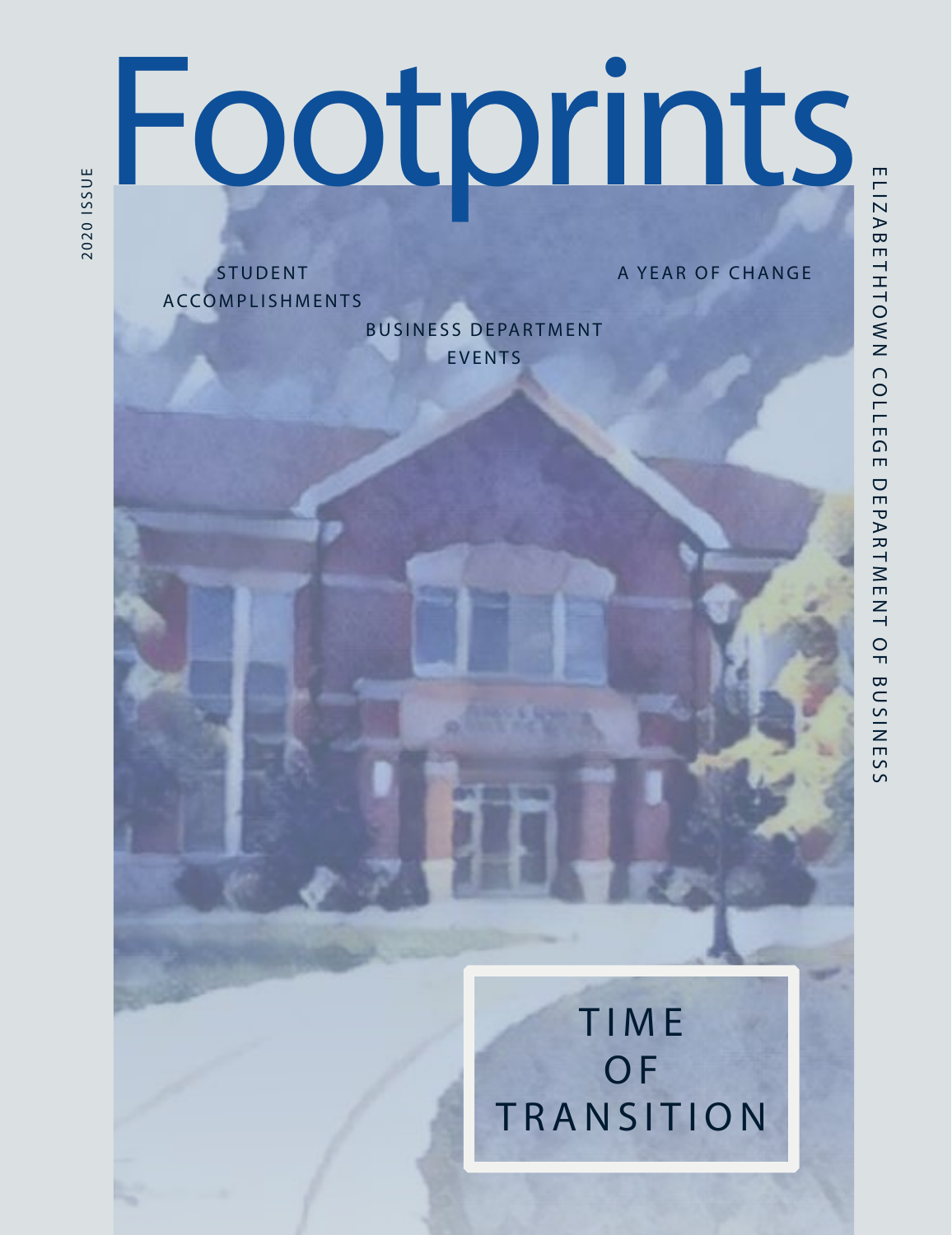### Contents

FOOTPRINTS - 2020 ISSUE

| editor ؛                                                                                     |  |
|----------------------------------------------------------------------------------------------|--|
| g on a period of change                                                                      |  |
| Sense of Solitude   Dr. Cristina Ciocirlan<br>Monsters in the Closet   Prof. Jeffrey Gabriel |  |
|                                                                                              |  |
| ing the achievements of business students                                                    |  |
| Awards   Scholarships   Outstanding Business Student Nominees                                |  |
|                                                                                              |  |
| back on notable events in the department                                                     |  |
| IB Day   Mars Wrigley Lecture Series   SCAD   Student Conference                             |  |
|                                                                                              |  |
| g the world through study tours<br>Geneva   Prague                                           |  |
|                                                                                              |  |
|                                                                                              |  |

#### Editor Sanjay Paul Associate Professor of Economics

| 4  | Foreword                           | From the editor                                                                                                                 |
|----|------------------------------------|---------------------------------------------------------------------------------------------------------------------------------|
| 6  | Time of Transition                 | Reflecting on a period of change<br>Sense of Solitude   Dr. Cristina Ciocirlan<br>Monsters in the Closet   Prof. Jeffrey Gabrie |
|    |                                    |                                                                                                                                 |
| 10 | Student<br>Accomplishments         | Celebrating the achievements of business students<br>Awards   Scholarships   Outstanding Busi                                   |
|    |                                    |                                                                                                                                 |
| 21 | Events                             | Looking back on notable events in the department<br>IB Day   Mars Wrigley Lecture Series   SCAI                                 |
|    |                                    |                                                                                                                                 |
| 38 | Experiences<br>Abroad              | Exploring the world through study tours<br>Prague<br>Geneva                                                                     |
|    |                                    |                                                                                                                                 |
| 40 | <b>Business</b><br>Faculty & Staff | Teaching, advising, research                                                                                                    |
|    |                                    |                                                                                                                                 |
| 45 | Year in<br>Review                  | Taking Stock of an Unusual Academic Year<br>Dr. Cristina Ciocirlan                                                              |



Student Editor & Designer Laura Cardona International Business & Political Science Class of 2023

#### Associate Editors

The Footprints is an annual publication intended primarily for the unmitigated reading pleasure of students, faculty, alumni, and friends of the Department of Business.

Published by the Department of Business at Elizabethtown College, One Alpha Drive, Elizabethtown, PA 17022. Copyright © 2020 Elizabethtown College. All rights reserved.

Clayton Kaier Economics Alumnus Class of 2013

Arianna Einsig Business Administration Class of 2023

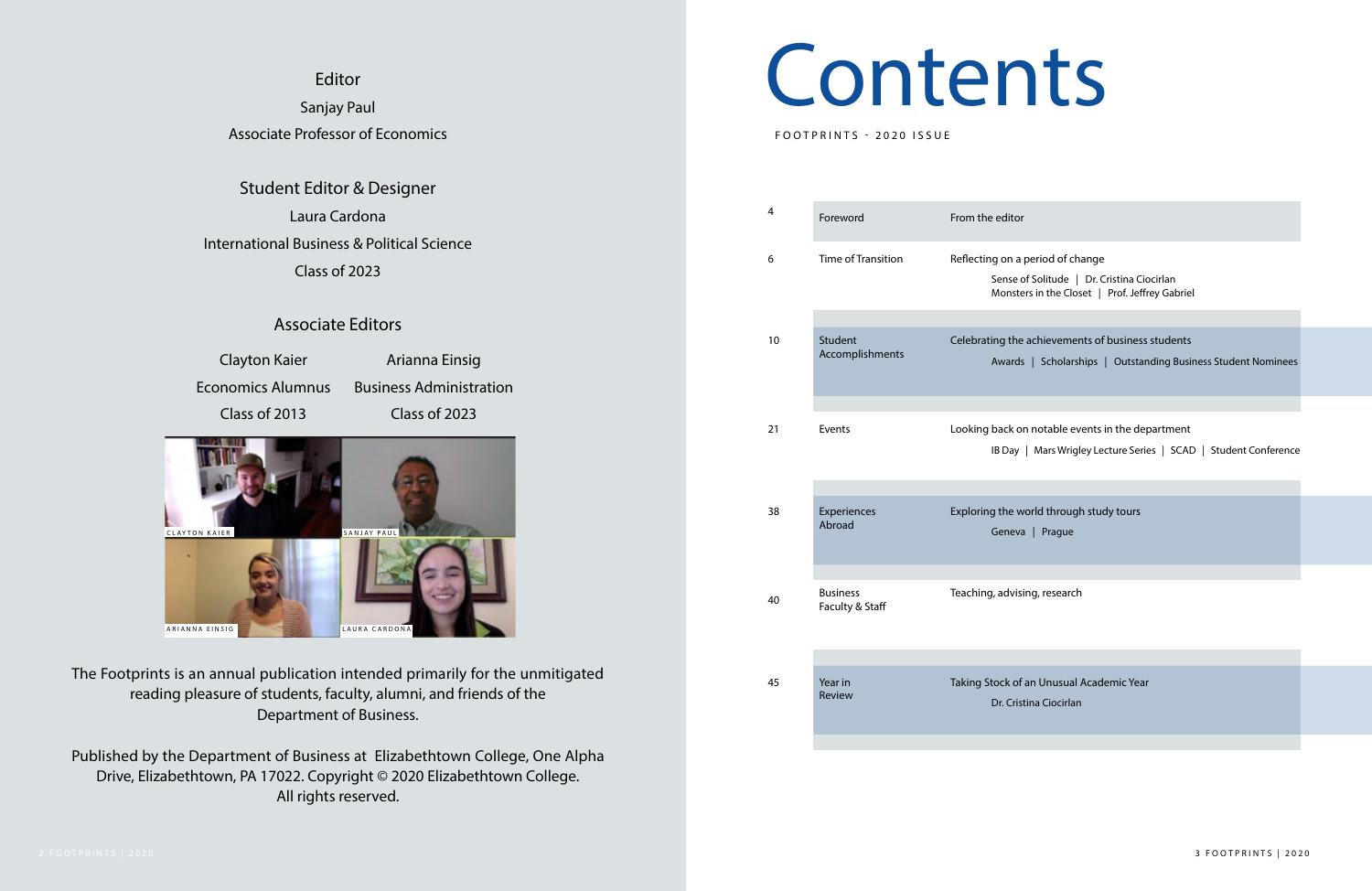#### FOREWORD

As this edition goes to press, the country is convulsed. We are in the midst of a pandemic. Police brutality against minorities, highlighted by the killing of George Floyd on a street in Minnesota, has attracted renewed attention. Protests have broken out in several cities, including Harrisburg. The unemployment rate for the month of May has just been released—and the country heaves a sigh of relief it is only 13.3 percent!

The College has not been immune from these convulsions. At the beginning of the academic year, we welcomed a new president and her team. Since then, several changes have been made—new programs have been created, a few have been slated for termination, and some faculty and staff have been laid off or encouraged to retire early. These were all in the works before Covid-19 became a household word, and when in March the malign effects of the coronavirus began to be felt acutely, the College shut down all its on-campus classes, sent students and employees home, and bravely sallied forth into the new world of remote learning.

Two months later, the semester came to an end, grades were assigned, and the Class of 2020 had to contend with a virtual graduation ceremony. The faculty of the Department of Business shared a video with suitably cheerful messages, with the department chair leading off with congratulatory remarks accompanied by a sip of a non-alcoholic beverage. ("It was definitely not wine," she hastened to clarify, after raising doubts about her choice of the drink at 11:00 am herself, but was the lady protesting too much, one wonders.)

And now we are in summer, but questions linger about how the fall semester will unfold. Several options are under consideration, with the likely outcome being a return to campus immediately following Labor Day and a slew of precautions in place to adhere to the recommendations from the authorities.

\*\*

In putting together this issue of Footprints, I was helped ably by current students Laura Cardona and Arianna Einsig and an economics alumnus Clayton Kaier. Additional assistance was provided by Shari Kain and Cristina Ciocirlan. My thanks to all.

Sanjay Paul

From

Editor

he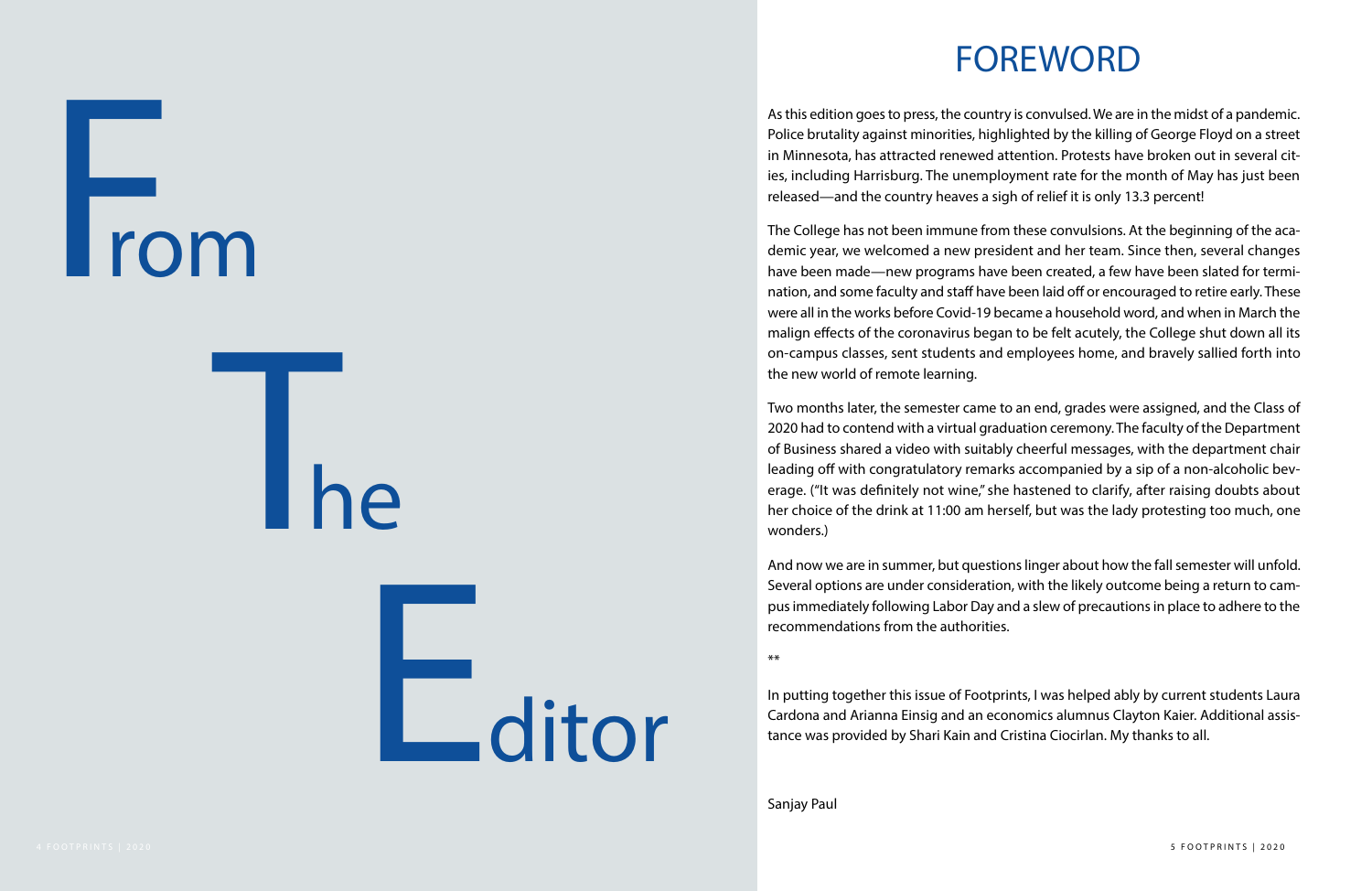# Time

My daughter asks, "what day is today? I'm confused." All days feeling the same, she's lost track. An extrovert, she suffers from too much exposure to solitude "Teach me how to sew," she says. "I want to modify some clothes. And then let's binge-watch some *Bull*, while eating the brownies we stress-baked today."

Glancing at *Instagram*, my son, mature beyond his age, proclaims, "Do people host parties now? That's stupid! And who drinks *Corona* anymore??" An interesting brand question to occupy the mind of a marketer somewhere, in quarantine.

#### We overindulge on *TikTok* videos of isolated Italians, riding bicylces in tiny apartments, hiding from restless *bambini*, hand-rolling pasta to perfection, singing opera on their balconies,

in a harmonic tune of "We're alone together."

Working in a *Zoom* world, sweatpants on the botton, business casual on top, now that's a combination for *Gucci* to figure out.

Hearing Dr. Gupta say, "My mask protects you; your mask protects me," I can't help but speculate

#### I feel happy that one thing I've never gotten good at is giving up.

# Transition

#### Sense of Solitude by Cristina Ciocirlan

of

- I feel thankful I can work from home
- I feel fortunate corona cannot steal spring from us
- I feel compassion for people with young children going stir crazy in the house
- I feel lucky that mine are grown up, but somehow,
- I also feel guilty of it
- I feel saddened by the irony of veteran stories, many of whome survived World War II,
- the Holocaust or the Iraq war, only to be taken by corona
- I feel enraged at the racial injustice: et tu, Corona?
- I feel appreciative of the healthcare heroes on the front lines
- I feel anxious that my son wants to be a doctor
- I feel grateful for wi-fi, red wine, and reggae.

I feel happy that one thing I've never gotten good at is giving up.

"That's a fine example of positive externality that Dr. Paul will use profusely in his economics lectures."

My friend says, "let's social distance together. We have to learn to live with the disease. We can play Farkle - that way, we each use our own dice. We'll wear masks. Sit on the patio" Another friend says, "now is the time to build our immune system: eat healthy and exercise, sleep well.

Learn new things. Read a book per week.

Do some introspection. Analyze your feelings.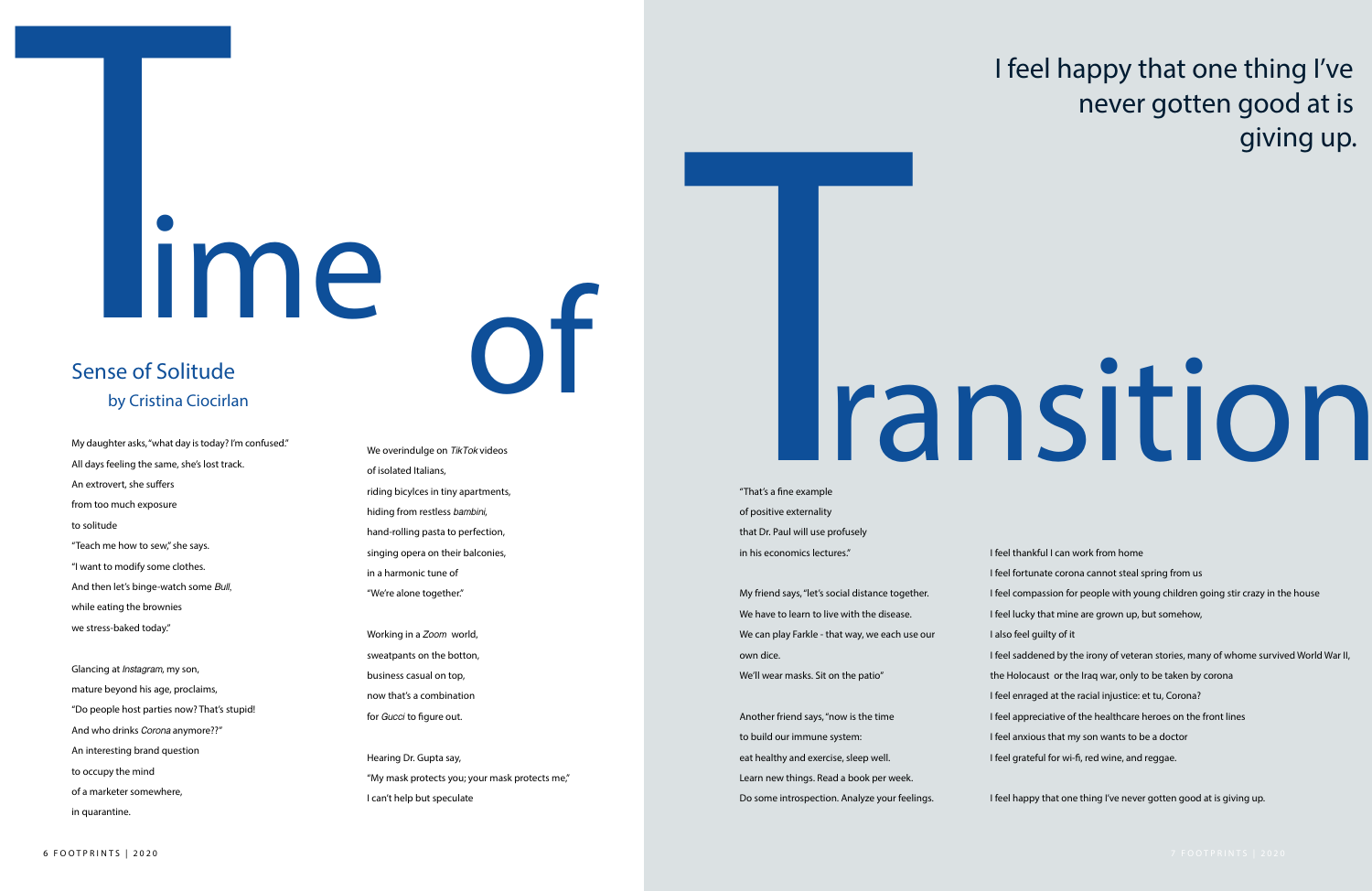#### I realized that it is only when it's the darkest night that you appreciate the beauty of the stars.

I can best sum up (That's what accountants do.) the past semester with the following phrase: Glad it's over…for now. (We accountants call that a sub-total.) What started out as relatively normal, morphed into a "new normal"…in a continuing evolution of just what the hell is normal anymore. I guess it depends on how you define normal. A degree of constancy, complacency, calm, a comfortable predictable routine …which leads me to the following old story:

The leader of the oarsmen on a Roman galley said to his men, " I have good news and some bad news for you. The good news is that the captain said you can have the rest of the day off." When the cheers of the men died down, he went on, "You will also get an extra ration of bread and wine tonight. " As soon as the cheers ebbed, he went on, "The bad news is tomorrow the captain wants to go water-skiing. "

From a personal perspective, many times in my career I've had to deal with change…but I'll never forget a conversation I had with a boss, who called me into his office one day and expressed the following observation: Your career path is like climbing a tree. You can get comfortable perched on a branch for a while…but when I sense you are too comfortable, it's my job to cut the branch and make you leap to the next highest limb… Both these little anecdotes pale by comparison to the reality of dealing with the largest and most difficult disruption in the past 100 years… Year 2000, 9/11 terrorist attacks, the Second Great Depression were just lesser bumps in the road ...just keep moving forward and come out the other side till you find smooth pavement. To paraphrase Bette Davis as Margo Channing in All About Eve: "Fasten your seat belts, it's going to be a bumpy ride. "

#### Monsters In the Closet

#### By Jeffrey Gabriel

That is the real test/challenge. Dealing with change, particularly a big disruption, is never easy...but recognizing the obstacle it presents and not shrinking from it is the first step toward overcoming...and even thriving. The perception that we "control" anything is an illusion...we just, hopefully, develop better skills to "deal with it. " And pray in the long run that it is an experience you will have only once in a lifetime…a long, healthy lifetime.

As a child, I was never afraid of the dark until I saw my first monster movie: Frankenstein. After that, looking under the bed and making sure the bedroom closet was securely closed was a nightly routine…until I realized that it is only when it's the darkest night that you can see and appreciate the beauty of the stars.

May God be with you in all the dark places you must walk.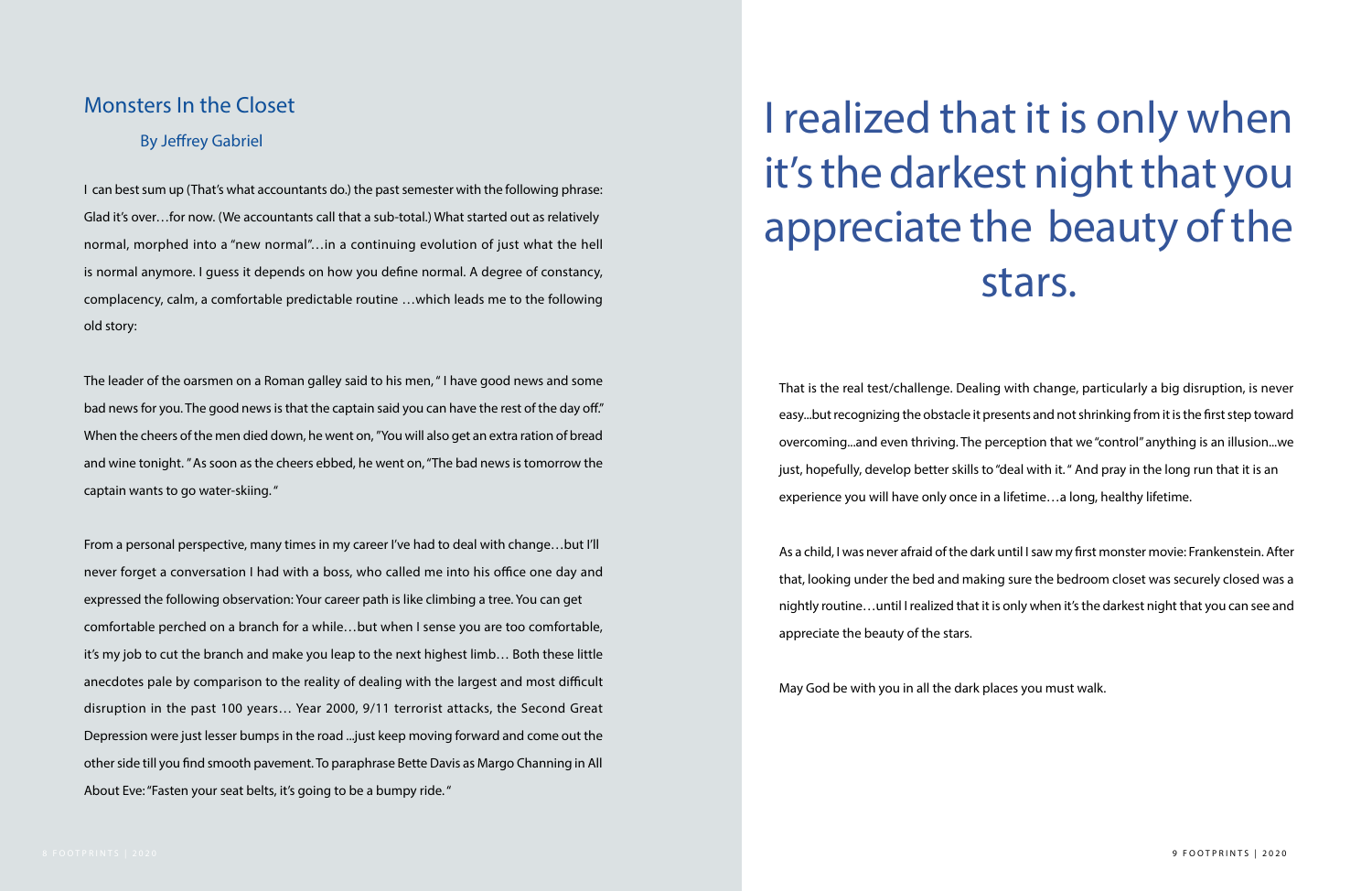# Student Accomplishments

#### Scholarships and Awards

Accounting Alumni Award Hannah Hall

Doris K. Bitting '52 Scholarship

#### John Tuman

#### Glenn R. Patterson **Scholarship**

#### Christine Eberle Memorial Scholarship

Clayton Frymoyer Morgan Smith

#### John F. Chubb '61 Scholarship

Alice L. Knouse **Scholarship** 

10 FOOTPRINTS | 2020 **ISSUE 11 FOOTPRINTS | 2020 CATHERING HUGHES ISSUE 11 FOOTPRINTS | 2020** Catherine Hughes

Julie Baker Spencer Brendel Kyle Capucci Paula Groff Ray Hoffman Corey Johnson Marissa Lapinsky Colby Martin Devon Soto Christopher Reed

#### Melvin S. and Dorothy Z. Mitchell **Scholarship**

Megan Watkins Garret Wilson

#### John Flaker Scholarship Nicole Rodak

Rachel Craft

Catherine Hughes

#### Outstanding IB Student Award

Nicole Blythe

Douglas & Victoria Meacham Memorial Award

Powell Adams Scholarship

Ty Maldonado

#### Fondren -Miller Advertising Award

#### Emily Ennis

#### Mary Sachs Scholarship

Lauren Moyer

#### James B. Hoover '75 Scholarship

Jeremy Eberly Madeline Hamilton

Elizabeth Eckhart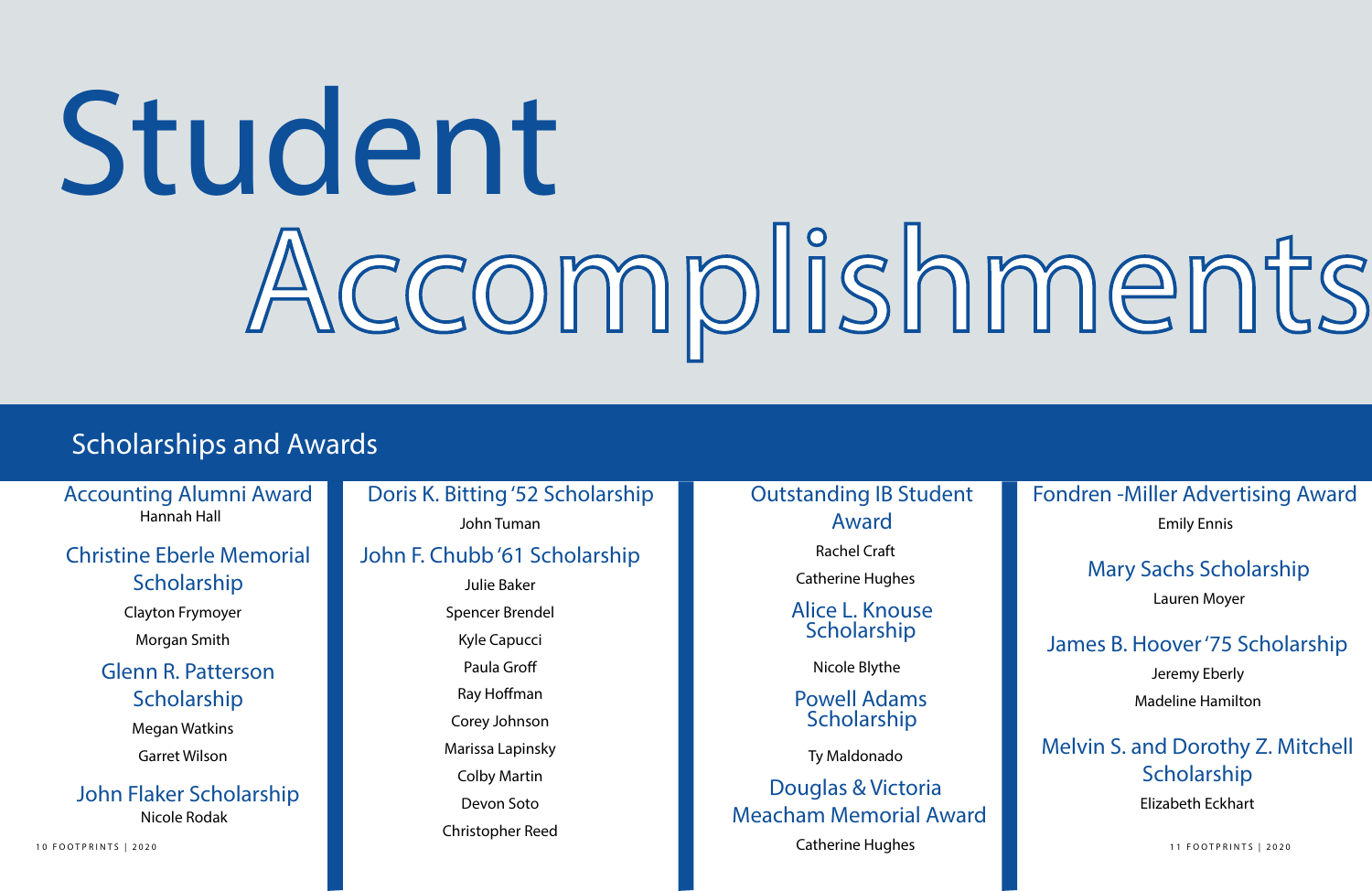#### Scholarships and Awards

Nate Bledsoe Perri Chanda Rachel Craft Holly Francescone Samuel Gerstenbacher Jeremy Johnson Cameron Steele Amber Swanick

Dylan Warner

Hannah Smith

Elizabeth A. Keen Entrepreneurship and Family Business Scholarship

Family Business and Entrepreneurship Program Award

#### Major Field Test Achievement Award

Natalie Nye

#### The Miller Family Business Scholarship

Marissa Lapinsky

#### Herman G. Enterline Scholarship

Bethany Hartmoyer

Daniel McFarland

#### John W. Hess Scholarship

Leaslie Alejandres Kilie Smith

#### Musselman Foundation Scholarship

Collin Slenker

Madeline Kauffman

#### Student Tutor Awards

Sarah Donner Hannah Hall Dylan Warner Alyssa Wilkinson

#### Business Ambassador Award

Nick Wnuk

The Financial Executive Institute Central PA Chapter Board of Directors has recognized Hannah Hall and Alyssa Wilkinson, both Accounting majors, with the 2020 Outstanding Senior Awards. Congratulations!





#### Financial Executive INTR Outstanding Senior Award

#### Hannah Hall Alyssa Wilkinson

#### Stamps Leadership Scholarship

Liuba Miranosava

Laura Cardona

Ryan Fanelli

#### Student Conference Best Paper Award

Catherine Hughes Natalie Nye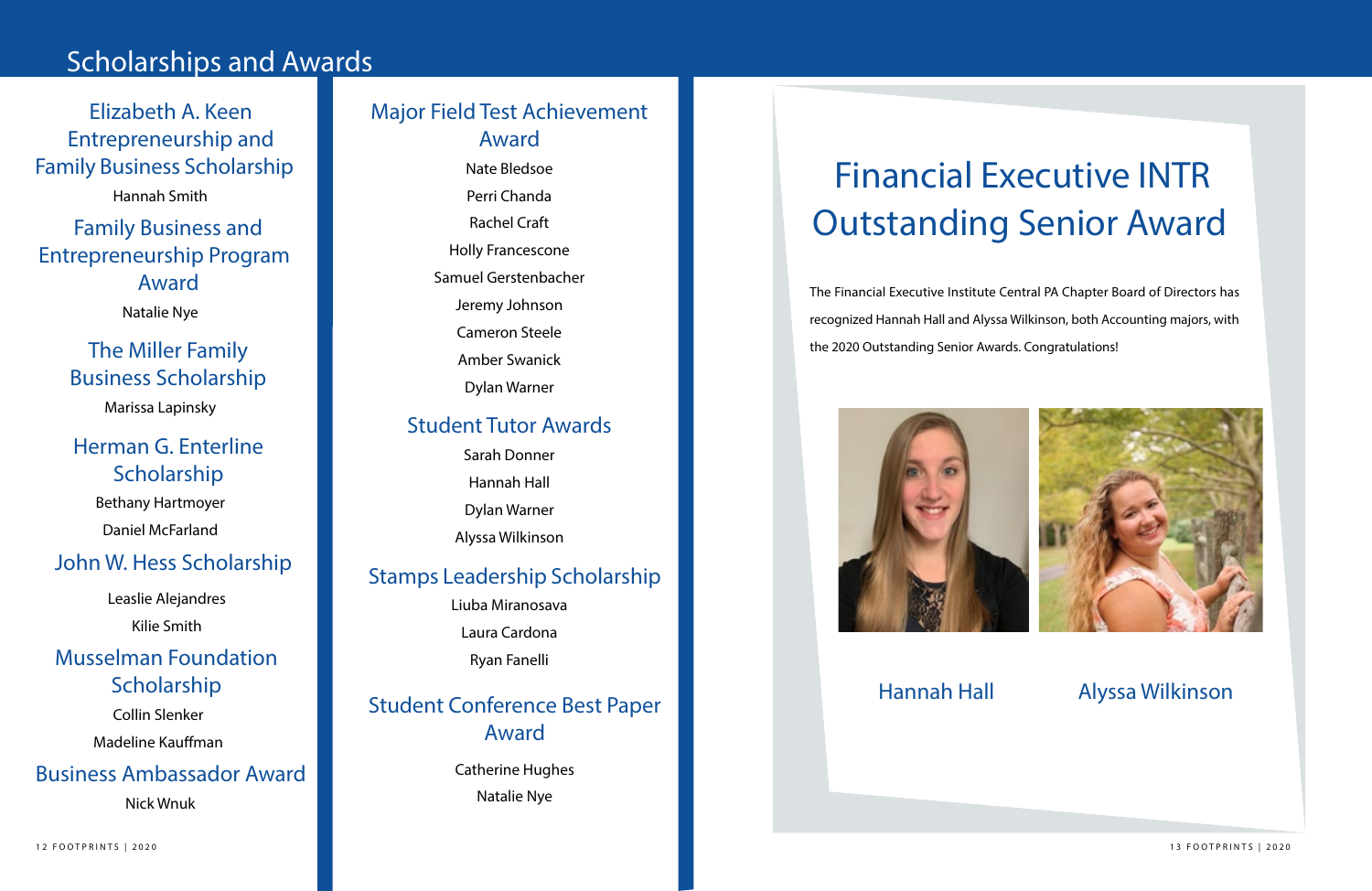# to Business<br>14 Student<br>15

#### Congratulations to Hannah Hall

Growing up in a family with eight children has taught me a lot about life. My mother stayed at home to raise children while my father worked to support our family. I quickly learned the importance of hard work and the value of education. My parents strive for a better life for their children, but unfortunately are unable to help finan cially. I gave up playing sports to work part-time after school to save for college and help my family. During high school, I found a pas sion for accounting and took all three accounting classes offered at my high school. With this experience and recognizing the chal lenges my family faced, I knew I wanted to attend a college where I could pursue a career to not just better myself but give back to those who helped me. I knew immediately after my first Open House that Elizabethtown College was that place.

Once I started at Elizabethtown, I embraced the college experience. I threw myself into my courses and work. From day one, I had a job in Dining Services and was quickly promoted to Student Manager. Throughout my college career, I added additional on-campus jobs including the Social Enterprise Institute, tutoring, and student assis tant for the Business Department. I also became more involved in other ways by serving in officer positions for the Habitat for Humanity Club and the Accounting and Finance Club.

A large part of my college experience revolves around the Business Department. I don't have just one favorite memory, but a set of memories that revolve around the connections I've made with all of you. I can often be found in Hoover assisting faculty members, finishing up homework, chatting with professors, or "looking at data" as Dr. Paul says. I've worked as a student assistant for Professor Riportella and Dr. Greenberg, helped Professor Miller as a seasonal tax preparer, assisted with the VITA program, spoken to prospective students at recruiting events, tutored students, and worked closely with both Ms. VanderMey and Ms. Kain. Beyond my accounting curriculum, I have expanded my coursework to include Data Analytics, Consumer Behavior with Dr. Chung, and Marketing Research with Dr. Greenberg. The Business Department possesses faculty who in ways both big and small have changed my life within the classroom and in interactions outside the classroom.

Professionally, I completed two internships, one with Simon Lever and another with KPMG, both of which were incredible experiences that would not have been possible without the resources provided by the Business Department. I received offers for employment from both these firms and ultimately accepted a position with Simon Lever that will enable me to work in both tax and audit, which provides me with the best opportunity for professional growth. After graduating in May 2020, I will use my time over the summer to prepare for the CPA exam before beginning my professional career in September 2020.

My experience at Elizabethtown has changed my life and enabled me to grow both personally and professionally. I feel blessed to have had many mentors in the business department who in ways big and small have changed my life. I have taken something away from every class experience and every interaction. Your generosity of spirit will guide me throughout my life, and I hope I can embody all that makes Elizabethtown College and the Business Department so very special. Thank you for your consideration.

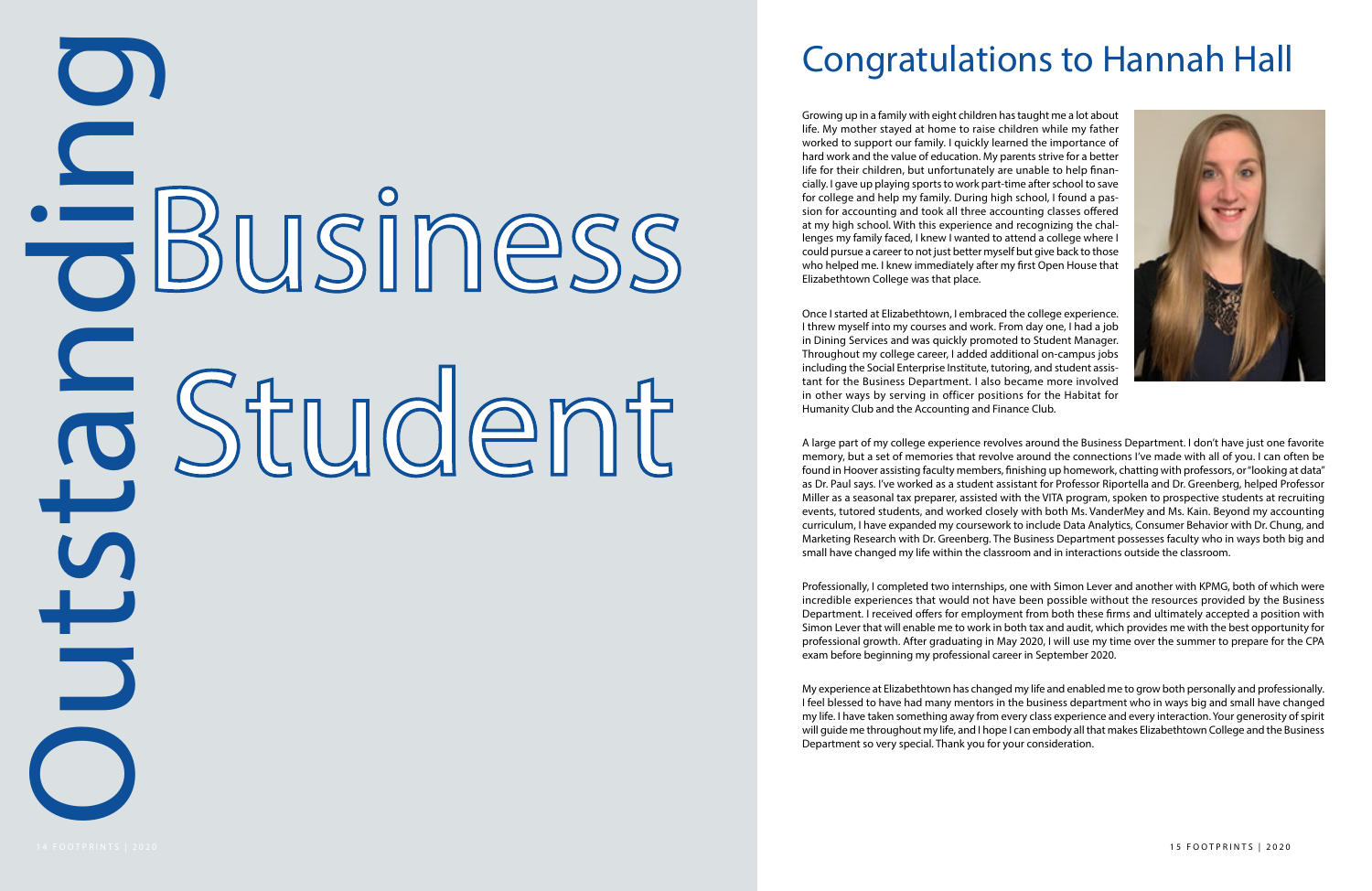#### Natalie Nye

#### Students nominated for the Outstanding Business Student Award

Natalie is a double major in Spanish and Business, concentrating in Family Business and Entrepreneurship (FBE). She has a minor in Studio Art to explore her passion. Her plan is to take over her family's automotive business as the fifth generation and first female owner. After this year, she will attend Drexel Kline School of Law on a full-tuition scholarship. The legal background will help her make sound and ethical decisions as a business owner.



During her first year, she applied knowledge gained in the classroom to a real-life scenario by organizing an internship in the summer of 2017 at a GM factory in Mexico. She worked on a logistics project and enhanced her Spanish. Natalie also studied abroad, in Spain and Argentina, completing two signature learning experiences. The two countries provided very different cultures and experiences. The unique perspectives helped her learn about people, languages, and cultures.

She is in the Honors Program at the college and also plans to complete HID for the business department. Natalie presented on her family business research at the International Academy of Business and Public Administration conference. She is working to publish her research. Natalie's Spanish Thesis abstract was accepted for the Humanities Research Symposium which she will present at Johns Hopkins University.

Through her time at Elizabethtown, she was able to connect with many business executives after the M&M Mars lectures. Natalie reached out to the speakers and asked for an informational interview, where she received advice from Bob Ortenzio, Sam Beiler and others. The initiative she took early on in her college career gave her the confidence to reach out to the second generation CEO's that she interviewed for her research.

She was chosen as one of three students to attend the World Business Forum in 2017 and was able to learn from professionals in all different fields. Recently, she was nominated as part of the student review committee for the Kreider Award for Excellence. Natalie is also a member of Delta Mu Delta at the college.

Tutoring helps Natalie get involved with other business students. She is also able to connect and mentor younger business students as President and Founder of the FBE Club. The club is also a way to engage students in other majors who don't have time to commit fully to business. Through the club, she organizes Power Lunches where executives speak. The club inspires creativity by coming up with a Shark Tank-style proposal for fundraising.

Natalie is a dual-sport athlete competing in soccer and indoor and outdoor track. She received the Student-Athlete Award in soccer for two years. Natalie is also the indoor pole-vaulting record holder and was named Freshman of the Year. She has participated in various community service events including Special Olympics and supporting and attending youth girls soccer games. She has also donated her hair twice at Relay for Life and plans to donate again this year. Natalie also participates in intramural basketball, bowling, and volleyball.

#### Favorite Memory

My favorite business memory is attending the World Business forum with Dr. Petru Sandu and two other students in New York City to hear so many accomplished business people speak. One of my favorites was Michael Phelps. As a fellow athlete, I was able to take what he said into perspective. For example, he said he did not take a day off for 6 years. You gain success in your sport and your career by remaining focused and committed. Michael Phelps excelled by working hard and never taking a day off. It really resonates with me and I use that to motivate me to work harder and longer than I think I can.

I am a senior business administration major with a marketing concentration. Upon graduation, I hope to pursue a career in marketing, specifically category management, and obtain my MBA within the next few years. At Elizabethtown College, I am a member of Alpha Lambda Delta and Delta Mu Delta. Having earned a GPA of 3.80, I have been on the Dean's List every semester, received the Emergent Scholar distinction, and am the recipient of the John W. Hess Scholarship.

Based on my academic achievements, I have been on the Landmark Conference Spring Academic Honor Roll for the past two years while competing for the Women's Golf Team. This year, I was chosen to be the captain of the team and leading my teammates is a great experience. Golf enables me to play in a team atmosphere but also compete individually. I enjoy the competitive nature of golf because new playing scenarios continuously challenge me and give me new things to work towards. These aspects are what I miss from playing softball in high school.

Due to my competitive nature and background in softball, I started playing intramural softball and later, intramural volleyball. In addition to intramurals, I enjoy participating in clubs like Habitat for Humanity, where I served as Secretary and Vice President during my sophomore and junior year, respectively. I enjoy volunteering for Habitat for Humanity because it is a hands-on experience that directly impacts the community. It has been rewarding to see how students in the club and I have been able to mobilize and make a big impact. I also enjoy participating in Elizabethtown's Called to Lead program. Through this program, I have further developed my professional and leadership skills, and reflected on my strengths.

I have also spent time during my undergraduate career working as a Peer Tutor and Student Coordinator at the Learning Zone. As part of my responsibilities, I have served as the Orientation Coordinator for new peer tutors for five semesters. Through this experience, I have developed my presentation skills and seen the importance of leading others along the pathway to becoming tutors. These skills have transferred to the successful completion of my internships.

I was a Human Resources Intern at the New Jersey Office of Legislative Services the summer after my sophomore year. In the spring semester of my junior year, I was an Employee Support Coordinator Intern at Hershey Entertainment & Resorts. Then, during the fall semester of my Senior year, I participated in the Hershey co-op as a Category Management Intern.

#### Helen Rodefield

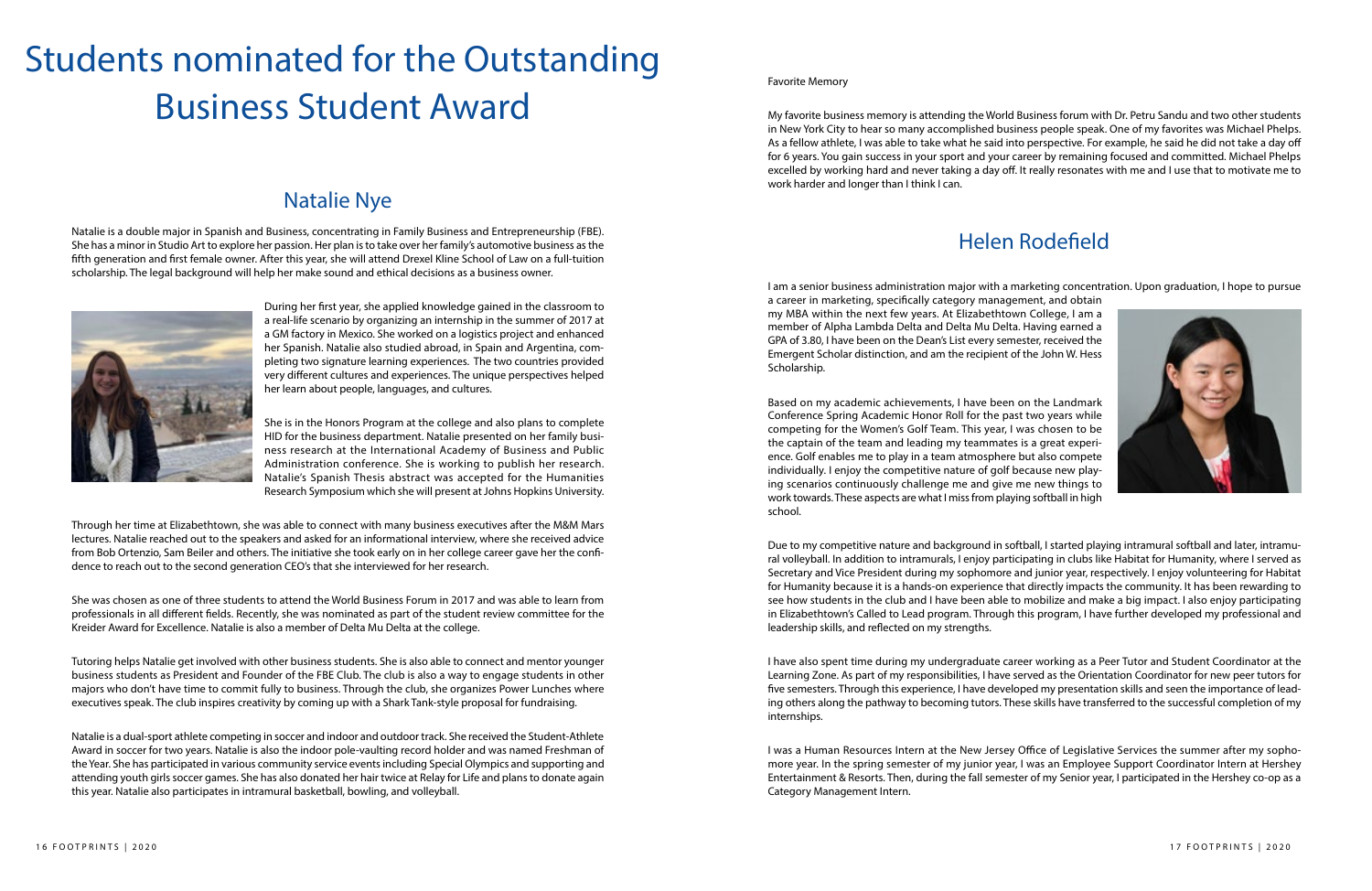My strong academic background and my past internship experiences have prepared me for my future career. My success is attributed to the support and guidance of my parents in demonstrating strong values. It is also thanks to the experiences I have had in Elizabethtown's business department, my professors, mentors, coaches, and peers, who have challenged me along the way to always strive for new goals while providing their endless support.

Favorite Memory

My favorite memory as a business student was the Washington D.C. trip in BA101, specifically visiting the U.S. Consumer Product Safety Commission's Product Testing and Evaluation Center and going to Georgetown Cupcakes.

> I am a Senior Finance and Economics double major, and I will be working with Fulton Bank upon graduation. Over the course of my college career, I have participated in multiple organizations and achieved several accomplishments. However, coming out of high school, I will be the first to admit that I was not a particularly perfect student. I lacked a sense of commitment, and a willingness to work hard every day to learn more about the world of finance and business. What I quickly learned, through being here at Elizabethtown, was how important it was to take my academics seriously, and how much it would impact my future. During my first semester, I had a moment of realization that snapped my mind into reality, and I threw myself into my studies as though my life depended on it. Since that time, I've been able to achieve academically, and I've been able to apply this type of mindset to all aspects of my life.

While pursuing this internship, I led the team of interns in our service project for the Emerald Foundation in organizing a beer festival event. This is a significant fundraising event for the foundation, and our event was the most successful that they have had. Over the course of this internship, I also learned how to apply the things that I learned in the classroom to the workplace. From efficiently organizing the information in 10-Q's and 10'K's using Microsoft Excel, to accurately describe a company from top to bottom to my supervisor, the things I learned in class applied extremely well to my work. The presentations that I've made throughout my classes were very useful when I pitched several stocks to both the CEO and the portfolio manager of the company.

My primary focus outside of academics has always been Track & Field. I've been running since 4th grade and continued my passion to the D3 level with Elizabethtown. I have remained committed to the many miles that I've put in throughout my years here. From this experience, I've learned the values of discipline, commitment, leadership, and consistency. There have been many days where I wasn't willing to go outside and do my morning run of 4 miles but still managed to get myself out the door. I've also been one of the leaders of the team (as well as Cross Country) since my Sophomore year here, and that experience has taught me a lot about how to lead a group/team of people. I've applied this skill to several projects in my classes at the college, and it became useful as well for my internship at Emerald Asset Management.

One of the other key experiences of my college career was the trip that I took with Dr. Paul and several other students to Geneva. During this trip, I heard lectures from individuals associated with the WHO, the UN, and other world organizations. I also was able to interact and learn from a group of German students, giving myself a better understanding of just how important it can be to view things from another perspective.

When it then came to my decision for college, I knew I had to play softball. Obviously, I couldn't let my parents down and have their money be wasted by stopping after high school. My freshman year was hard, to say the least. I was challenged by the rigor of the courses with the combination of commitment for the college softball team at Elizabethtown. However, I persevered and ended up receiving many accolades throughout my career. As a freshman, I was chosen as the rookie of the year at E-town and was recognized by the conference for my academic achievements while playing a sport all three seasons. Then, during my sophomore and junior year, I was recognized multiple times as the athlete of the week for the conference. At one point during my sophomore year, I was noticed as 15th in the nation for one of the lowest earned runs average of .53 per game. I also pitched the first perfect game in Elizabethtown history. Receiving national recognition for my athletics made everything I had endured throughout high school and college worthwhile. During my junior season, I completed a part-time, 20 hours per week internship with an accounting firm as a tax intern, while maintaining my status academically and athletically.

I can tell others how much I enjoyed this college specifically because of how much I enjoyed the business program here. This program was able to take me in as an underachieving student and make me realize my potential, and work with me to achieve the heights which I should have been reaching. There have been several business faculty that have been indispensable to my success, and I will always be thankful to them, and the business program as a whole, for the life and future that they have helped me to build.

Favorite Memory:

My favorite memory of being a business student at Etown is all the time that I've spent in the finance lab at odd hours. That time spent was indispensable to my academic accomplishments and crucial towards the betterment of my understanding of US and global markets.

Growing up in a small town, my life was different than most students. As I got older and became more competitive in softball, my priorities were set very high for me by myself and others around me. I did not have a weekend off where I could relax. I normally had to complete all of my homework on Friday night. By 6 am on Saturday mornings I was on the road with my father to a softball tournament. We would normally get back to the house that evening by 6 pm if we were lucky. Then, we'd do it all over again on Sunday. If we didn't have a tournament, I was either volunteering with my team or individually, or babysitting family-friends. On top of that, since I was the number one pitcher for my tournament and high school team, I had lessons each week with a pitching coach.

So why am I telling you all of this? Well, it shaped me into the individual I am today. With softball, I learned leadership, dedication, time management skills, and even what it means to be a team player. At the same time, I know my parents sacrificed a lot for me as a student-athlete. Tournament softball costs thousands of dollars and pitching lessons were paid weekly. There were times my parents were late on bills in order to pay for my activities. I didn't grow up wealthy, but I grew up with everything I needed and more, there wasn't a time in my life my parents didn't provide for me. For that, I am forever grateful.

Unfortunately, the summer between my sophomore and junior season I was diagnosed with an autoimmune disorder and noticed my body and mindset changed completely. By my first semester of senior year, I decided to part

#### James Teal



#### Alyssa Wilkinson

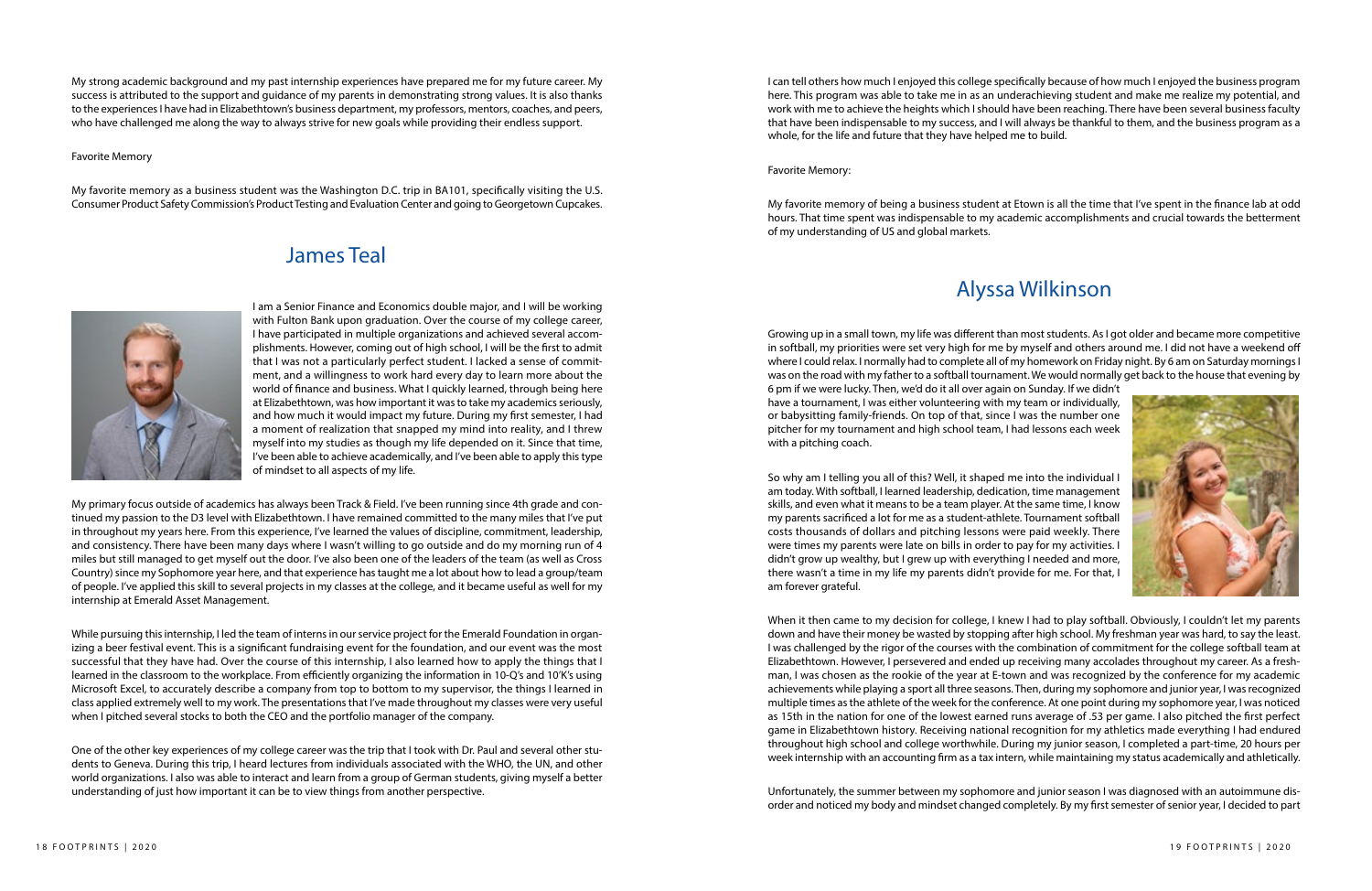

ways with the sport that provided me with so much, including friends, mentors, and life-long lessons. I chose to move on and spend time pursuing another activity, which is when I started working as an administrative assistant for Shari Kain and Dr. Cristina Ciocirlan. In working with them, I have had the opportunity to engage with students



and faculty frequently and gained substantial communication skills. I hope to utilize all I have learned at Elizabethtown College moving forward as I begin a career at Herbein and Company in Reading, PA. I will be a rotation accounting staff member and after two-years, I will have the opportunity to decide between tax or audit. I plan to study for my CPA right out of college, and eventually become a forensic accountant and work towards my CFA. I would not have the big dreams and aspirations I have today without my background. I have always strived for the best and want nothing more than to make my parents proud. Truly, I want to be able to look back on my years and think I did all that I could have to live a fulfilled, adventurous life.

Favorite memory as a business student: I think I have two favorite memories and I can't decide which one is better.

1. Every single time I went into Prof. Gabriel's office… especially my freshman year when Chungski put me in Cost Management

accounting and I had no idea what I was doing. I would go to Gabriel's office after class and have him reteach everything to me. He has definitely seen me grow and become a more independent student. (Cost Management Accounting is a junior level class).

2. Becoming great friends with Perri and Sarah and finally realizing by our senior year that we can hang out with each other, outside of studying, and now we are inseparable. Plus, Perri and I will be roommates after college, and fully expect Sarah to be coming over often.

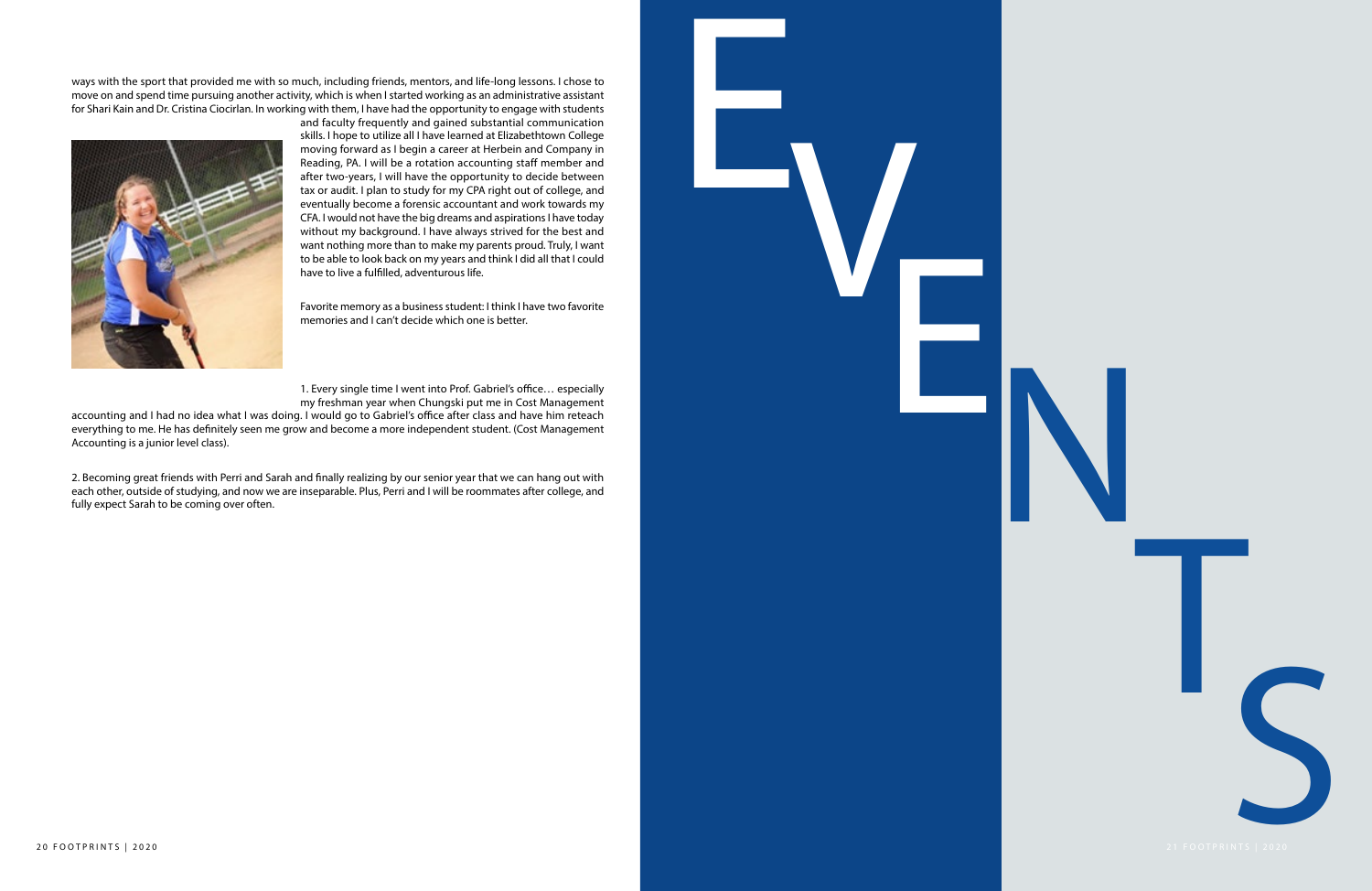#### $2318011$  magazine  $221801$ 22 FOOTPRINTS | 2020 23 FOOTPRINTS | 2020

At the International Business Day the Advisory Board Members answered questions and provided networking opportunities to our students.















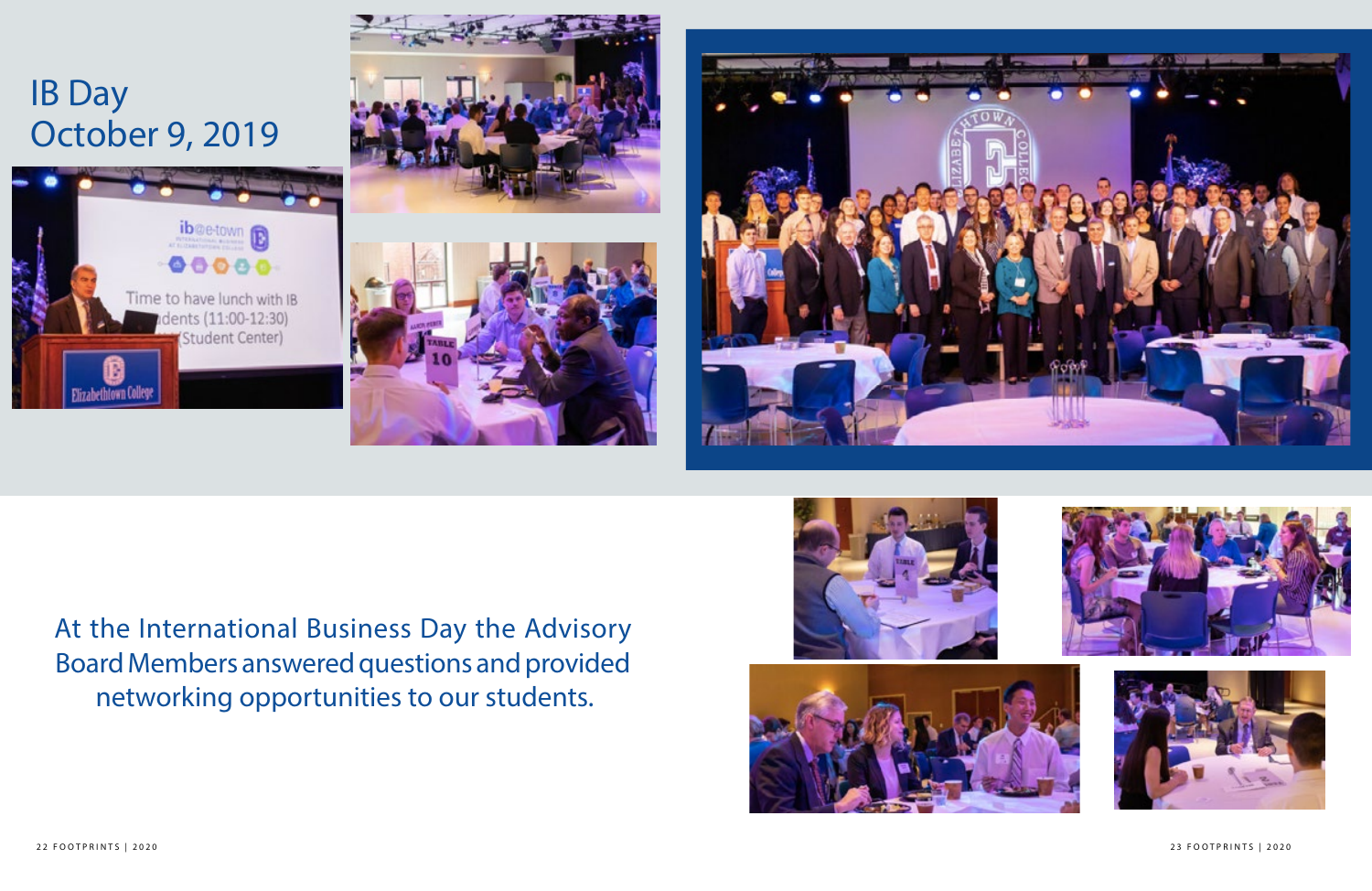#### Impressive Executives



#### 2019-2020 Mars Wrigley Lecture Series



September 6, 2019: Bappa Choudhury Founder & CEO, Breathe, Balance & Believe



October 18, 2019: Ross Kramer CEO, Listrak



November 1, 2019: Carl Freeman Manufacturing Director, Mars Wrigley



November 15, 2019: Andrew Wallover Managing Director, Northwestern Mutual



January 24, 2020: Nicholas Boyer Chief Investment Officer/Executive VP

RKL Wealth Management February 7, 2020: Ethan Haase '94 Director of Marketing, Blue Origin



February 21, 2020: Joe Besecker CEO, Emerald Foundation





March 20, 2020: Chip Cargas, Cargas Systems, Inc.

April 3, 2020: James Hoover, Dauphin Capital Partners

#### Inspiring Lectures...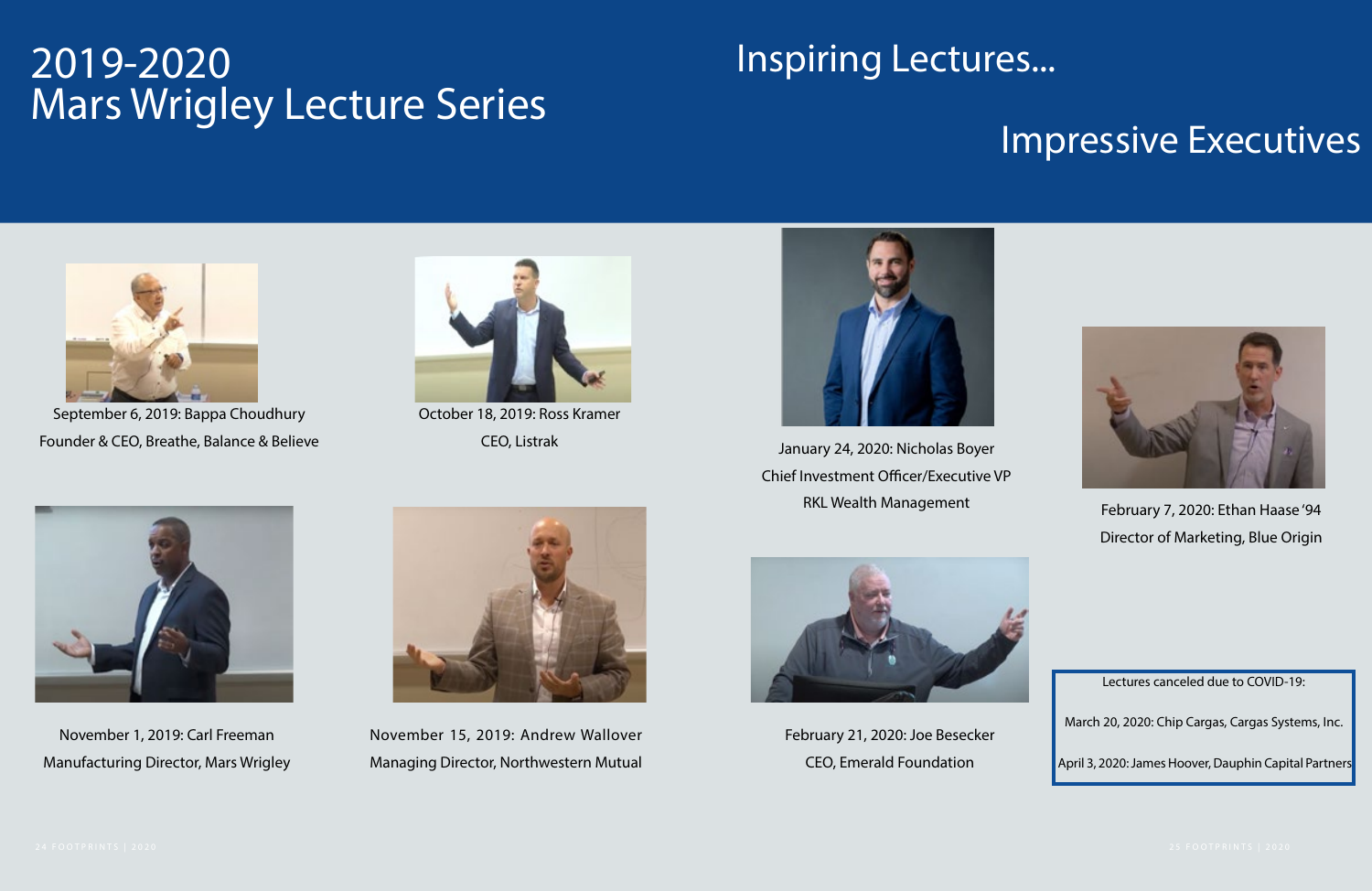## 20th Annual Student Conference in Business & Economics

#### Student papers presented virtually this year

#### Scholarship and Creative Arts Day April 20 - 21, 2020

Student and Auto Loans: A Recessionary Analysis Presenter: James Teal Mentor Dr. Emma Neuhauser

Transgenerational Entrepreneurship Presenter: Amber Swanick Mentors: Dr. Petru Sandu, Dr. Dmitriy Krichevskiy

An Analysis of the Indian Food Processing Industry Presenter: Leaslie Alejandres Mentor: Dr. Hossein Varamini

Using E-Commerce Mechanisms to Promote Economic Development in Nigeria Presenter: Laura Cardona Mentor Dr. Hossein Varamini

Aerospace and Defense in Singapore Presenter: Zoe Goebel Mentor: Dr. Hossein Varamini

The Longevity of Spanish Tourism and Its Effects on Culture, Economy, and Environment Presenter: Alexandra Kunkel Mentor: Dr. Hossein Varamini

An Analysis on Japan's Condition and Automobile Industry Outlook Presenter: Nicole Rodak Mentor: Dr. Hossein Varamini

Elizabethtown College's 13th Annual



Scholarship and Creative Arts Days April 20 and 21

April 8, 2020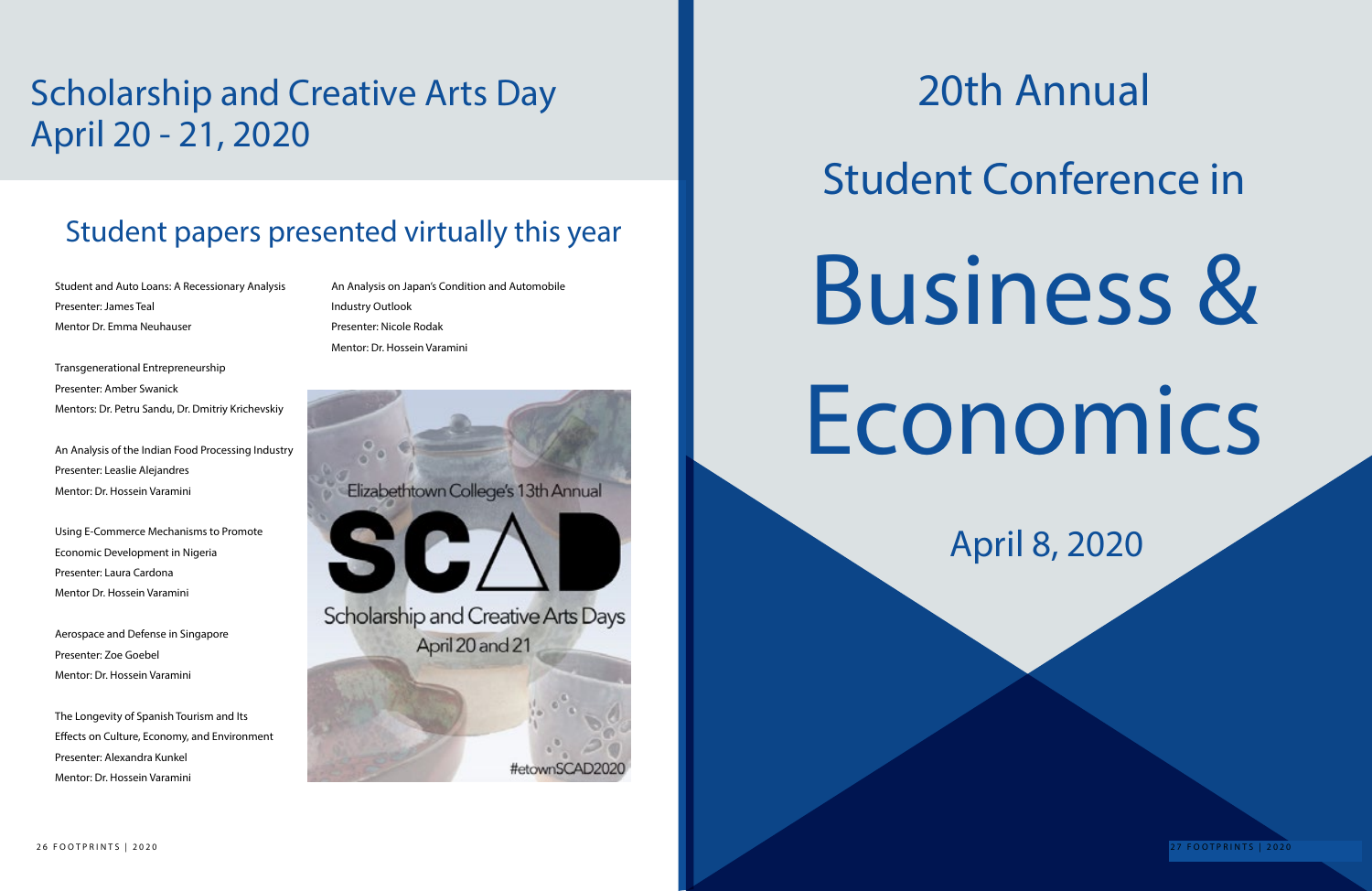#### Student Conference Paper Summaries

Seeing Colors: The Impact of Color Priming on Brand Perception

Catherine Hughes

International Business - Marketing

Advisor: Dr. Bryan Greenberg

Color has primarily been studied based on its hue, value, and saturation, so when we speak of "color" it is important to remember the various components that belong to this larger concept. While older interpretations of color were much simpler, distinguishing between lightness and darkness, more modern interpretations consider the emotive aspects of color. In the context of marketing, color is used to differentiate brands, build brand recognition, and establish associations and connections with consumers. Priming, the other area of focus for the current research, has been studied from numerous perspectives within a variety of fields. Most commonly, priming has been applied in psychological research and has used words, visuals, and symbols as primes. Priming has been demonstrated to unknowingly influence attitudes, emotions, and motivations, and as such is a useful tool for marketers. At the same time, color, in all its components, has been demonstrated to have profound effects on the marketing mix, but has been primarily studied for the role it plays as part of the brand image or as an attribute of a product or its packaging. There has been limited research exploring the connection of these two concepts - priming and color - and how color itself could be used as a priming stimulus. This study seeks to explore this by utilizing color as a priming vehicle to ascertain how it may influence a variety of measurable attitudinal and perception variables. The study's hypotheses and research questions were the following:

H1: Individuals primed with higher levels of saturation will perceive a higher dollar value for products compared to individuals primed with lower levels of saturation.

H2: Individuals primed with higher levels of saturation will be more likely to purchase brands compared to individuals primed with lower levels of saturation.

H3: Individuals primed with higher levels of saturation will possess more positive brand attitudes than individuals primed with lower levels of saturation.

RQ1: Does priming with different color saturation levels lead to different brand attitude likelihood to purchase, and/ or price perception measures for males versus females?

RQ2: Does priming with different color saturation levels lead to different brand attitude, likelihood to purchase, and/or price perception measures for optimists versus pessimists? RQ3: Does priming with different color saturation levels lead to different brand attitude, likelihood to purchase, and/or price perception measures for introverts versus extroverts?

In order to test the above hypotheses and research questions, an experimental approach was employed. A survey was designed to test the effects of priming with three levels of color saturation (0%, 50%, and 100%). The current study used various saturation levels of the color red, as it, like all other colors, has elicited both positive emotions (love, excitement) and negative emotions (anger, hate). The survey was electronically distributed as a PDF file via email to a sample of students from a small liberal arts college in central Pennsylvania. This sample of students was divided into three distinct groups in order to test the impact saturation level has on perceived value, likelihood to purchase, and brand attitude. These three groups were the following:

Group 1: Primed with 0% saturation level of the color red (control group)

Group 2: Primed with 50% saturation level of the color red

Group 3: Primed with 100% saturation level of the color red

The survey contained four distinct parts and 22 questions in total. The structure of the survey questions varied to include open-ended, multiple-choice, and scale formats. Participants began by answering eight demographic and psychographic questions for Part One of the survey. Demographic variables included age and gender, while psychographic variables included scales measuring respondents on introversion vs. extroversion and optimism vs. pessimism. Participants from all three groups then completed Part Two, answering five brand-related questions. These brand-related questions in Part Two prompted participants to respond on a "Strongly Disagree/ Strongly Agree" five-point scale to statements such as "I like Nike" and "I like Under Armour." Part Two also included an open-ended response format, asking participants to type the expected cost of several products and services (Nike women's sweatshirt, Under Armour men's sweatshirt). Part Three served as the prime, where page color varied between groups depending on the group they were assigned to, representing 0%, 50%, and 100% saturation. This section included two visual perception tasks. Lastly, in Part Four, participants answered seven brand- related questions. Part Two (the pretest) and Part Four (the posttest) shared some similar questions in order to control for differences across groups.

Ultimately, the results indicated partial support for the study's three hypotheses, demonstrating to a degree that increased saturation levels can influence brand attitude measures, likelihood to purchase measures, and perceived value measures. Regarding the research questions, results varied, with certain variables suggesting a difference between psychographic groups (introverts vs. extroverts and pessimists vs. optimists) and demographic groups (males vs. females) and other variables not showing anything to suggest a difference.

Future studies could look to include a larger sample that extends beyond the small liberal arts college population. The application of this study to more diverse populations could provide more insight into how or if the impact of priming through color is moderated by age, ethnicity, race, and other such variables. Future research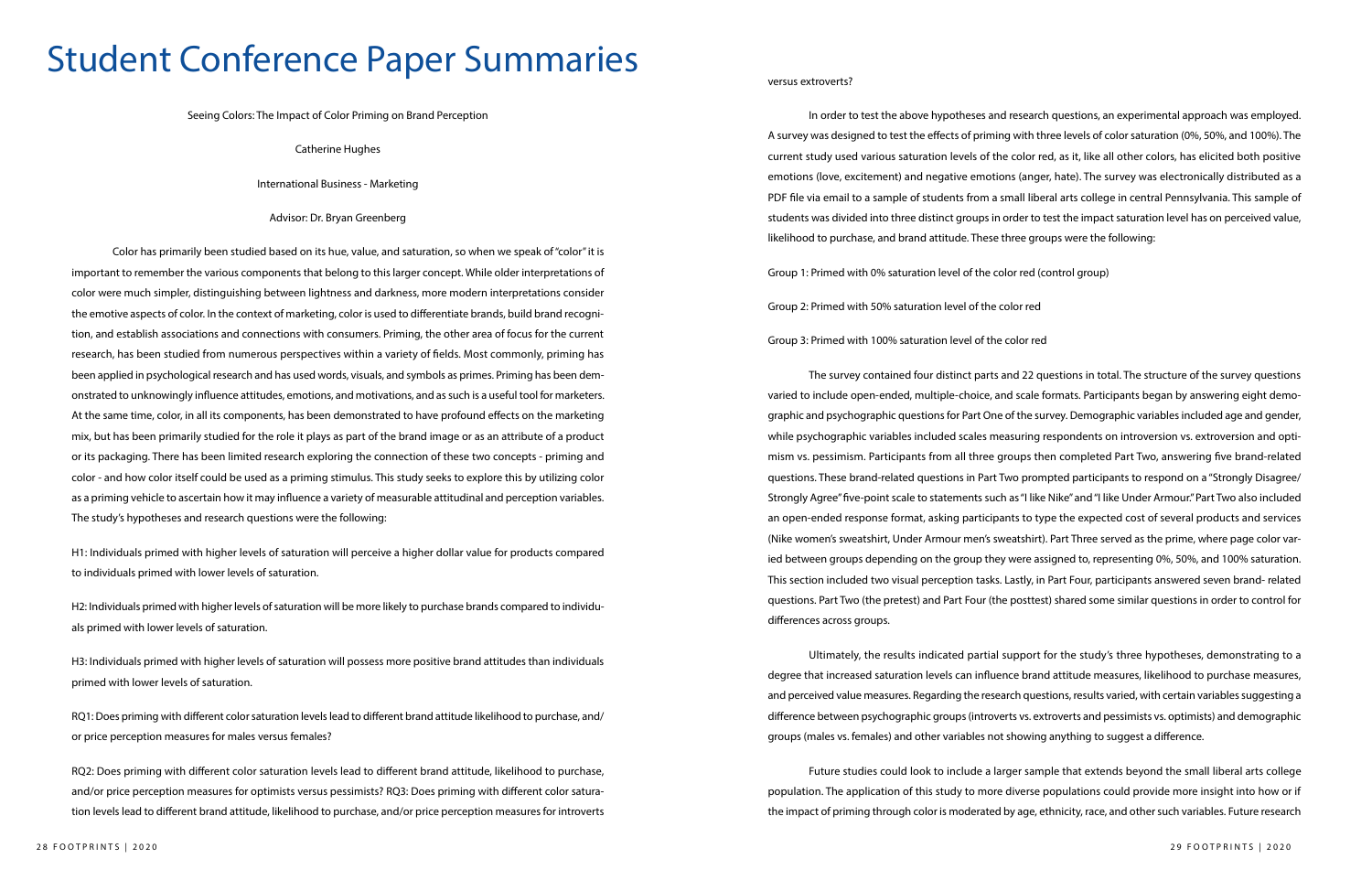could also look to manipulate the exposure time of primes to examine how the length of a prime could influence consumers.

Family businesses are the backbone of the world economy creating two-thirds of the global GDP (Family Firm Institute, 2017). In the US alone over half of GDP is accounted for from family businesses (Vera and Dean, 2005). Although the family business sector has been more thoroughly investigated over the past few years (Chalus-Sauvannet, Deschamps & amp; Cisneros, 2016), there are still many areas that require further efforts. Among these topics, succession planning plays a crucial role in family business continuity and renewal. It is estimated that more than 70 percent of family-owned businesses do not survive the transition from founder to second generation (Grassi Jr. & amp; Giarmarco, 2008).

A similar study could be completed using paper surveys administered in-person in an effort to reduce variations that accompany the online experimental format. An in-person study could also be utilized to test the same variables using different formats (for example, video vs. paper) and priming mechanisms (for example, a manipulation of ambient lighting colors). Additionally, since this study focused on one color and just on saturation, the role that various other colors may play, as well as all the components of these colors, could prove valuable for future research. Future studies could explore these various factors to ascertain similarities and differences between colors, as well as how hue, value, and saturation play similar or contradictory roles.

Succession Challenges in Family Businesses from the First to the Second Generation

#### Natalie Nye

Business Administration - Family Business and Entrepreneurship; Spanish

#### Advisor: Dr. Petru Sandu

Following a qualitative methodology, this research aims to further the understanding of the challenges faced by family business successors in transitioning from the first to the second-generation. The research is focused mainly on leadership succession with less emphasis on ownership transfer. Interviews with second-generation successors, of ten family businesses, who inherited the leadership from the founders of the business were conducted. The interviews lasted for roughly one hour and were in the form of semi-structured questions. Six of the interviews were conducted face to face and the remaining four were conducted over the phone. There were two interviews that needed to be discarded because the companies did not fit the necessary criteria for the research. The family firms were selected from the members of the High Center for Family Business at Elizabethtown College and other

businesses in the area, across a variety of industries.

The interviews were then analyzed with the names of the companies coded in order to keep anonymity for the successors. The responses were analyzed and organized into the challenges that the companies faced and how the companies overcame each challenge. The main challenges identified were: lack of support from employees, lack of knowledge on how to transition, lack of stewardship, different leadership styles, working with siblings, incumbent's inability of letting go, and strategic changes brought by the successor.

Not all the successors went through the same challenges and looking at the circumstances and industry factors that may have influenced some of the challenges. For example, some family's had other family businesses in their history which has helped those families to gain knowledge on how the succession should take place and when to start the process. Another example is that not all the companies had siblings working in the company. Only four of the companies had siblings currently working in the company and of those four, three stated that their siblings had complementary skills to their own and that this is what allowed them to work so well together and has helped them avoid questions.

One very important challenge that seven out of the ten companies faced was a lack of support from employees. If the employees did not eventually believe that the successor could lead the companies, they either left or were fired. In Co. A, she fired all the management and brought in her own team to create an environment of support where she was able to make the changes she needed to have a successful company. In Co. I, the incumbent hired a manager that would not support the successors restructuring plan. It is very important to have staff is supportive when you are making changes to have a smooth successful transition process.

Another Challenge was the incumbent's inability to let go. Since the incumbents started and grew the company to what it is today, it becomes part of them, and when they have to let go, it is like they are losing part of themselves. This causes some incumbents not to be able to let go like in Co. H, where her father is not giving her the guarantee she needs, so she is not making any changes to grow the company until he does. This is stopping the company from expanding on a great opportunity they have. One way companies were able to overcome this is if the incumbents have something else to fill that gap. For example, one incumbent was a minister so after the transition happened, he was able to focus on his ministry work. Another just comes into work to read the newspaper, and another has his own little projects to work on. Even though these incumbents have let go of control, they still are a resource when needed for the company. Six of the successors said they still went to the incumbent when they needed advice, even after the succession took place.

The information on how companies were able to overcome challenges is crucial information for other family businesses trying to complete a successful succession process. Some future research directions are looking at the trends for family businesses for transitions from second to third and fourth and beyond. This would allow people to analyze the types of challenges each transition may face. Another area for future research could look for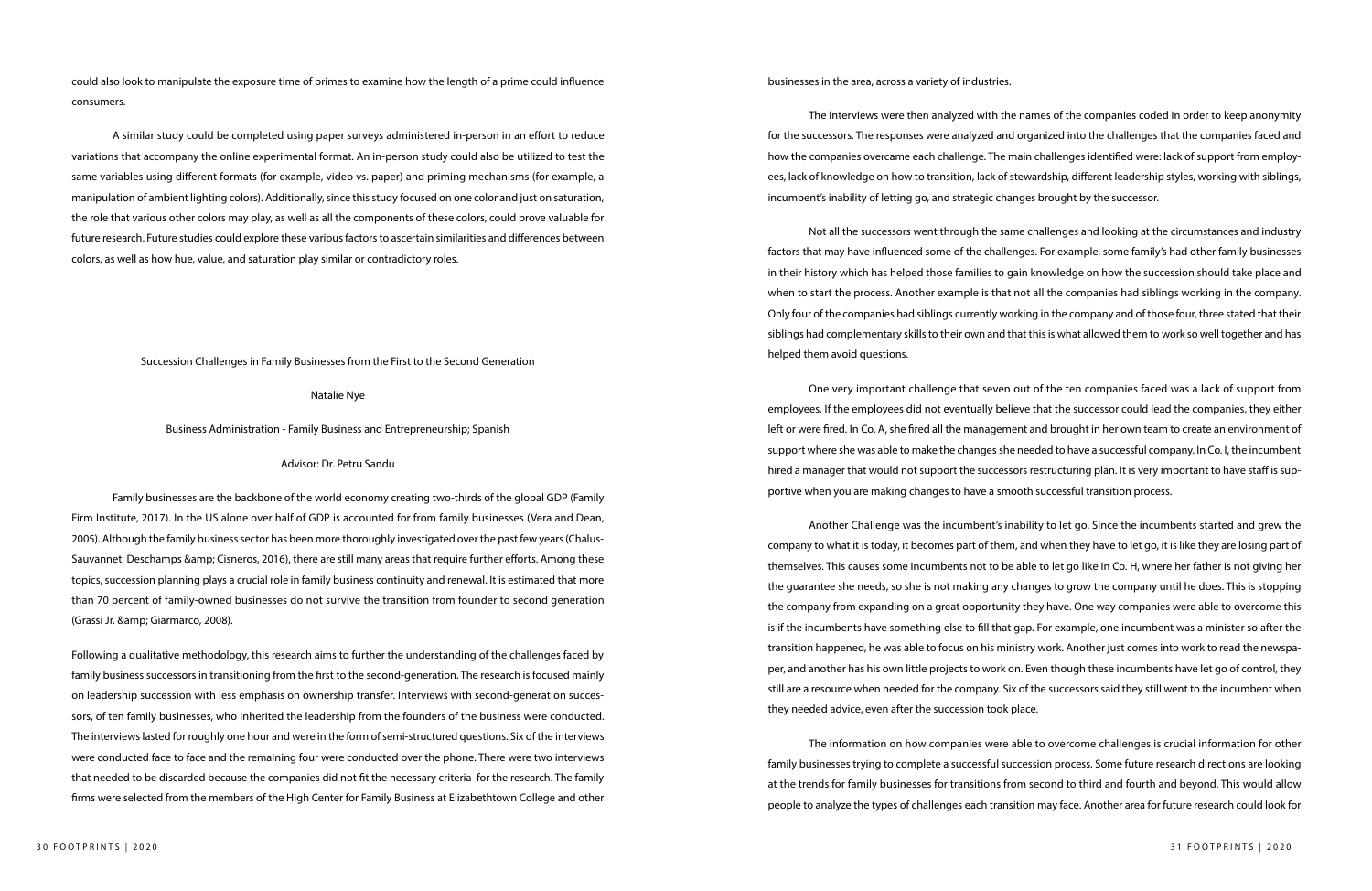trends between regions in the United States and internationally because the study was only from Pennsylvania and it is important to know if these challenges are regional or national trends. Once the incumbent chooses the successor, it is crucial to work to avoid and overcome all the challenges they may face in order to successfully pass on the business. Small businesses are the driving force in the US and world economy. A strong, viable, family business succession process will benefit all and enable the economy to continue to grow.

Grassi Jr., Sebastian V., & amp; Giarmarco, Julius H. (2008). Practical Succession Planning for the Family-Owned Business. Journal of Practical Estate Planning, 10(1), 27-60.

#### Selected References

Vera, C. F., & amp; Dean, M. A. (2005). An Examination of the Challenges Daughters Face in Family Business Succession. Family Business Review, 18(4), 321–345.

Chalus-Sauvannet, Marie-Christine., Deschamps, Bérangére., & Cisneros, Luis. (2016).

Unexpected Succession: When Children Return to Take Over the Family Business. Journal of Small Business Management, 54(2), pp.714-731.

Family Firm Institute. (2017). Global data points. Retrieved from http://www.ffi.org/page/globaldatapoints

#### Transgenerational Entreprenuership

#### Amber Swanick

Business Administration - Family Business and Entrepreneurship

#### Advisor: Dr. Petru Sandu

Family business scholars have mainly focused on understanding how traditions and preservation of family involvement affect business. Entrepreneurship scholars' main interest lies in discovering motivations and consequences of creating new ventures and ideas (Nordqvist et al., 2010). First, to understand the relationship between family businesses and entrepreneurship, it is important to understand how specific elements involved in family business research affects the ability of a business to act entrepreneurially. Family businesses are different than non-family businesses because of their tendency to be led by values of stewardship and socio-economic-wealth. The tight-knit relationships between members of family businesses and their efforts to preserve family ownership also have unique effects on performance and growth (Chua et al., 1999). Although the two fields have only recently

come together, it is possible to examine the existing, varying scholarly opinions about the entrepreneurial abilities of family firms through the lens of entrepreneurial orientation theory. Empirical evidence suggests family business firms have a greater impact on the world's economy than non-family businesses (Ifera, 2003). However, they empirically engage in less entrepreneurship. Compared to non- family firms, family firms invest less in innovation, receive fewer patents, and their patents offer fewer radical contributions (Bertrand et al., 2006).

This paper will build on existing research about individual entrepreneurial orientation (IEO) in multigenerational family businesses by analyzing surveys taken by ten individuals from five different businesses. If entrepreneurship is the process by which businesses act on opportunities to build future value, IEO wants to explain the attitudes individuals have toward entrepreneurial actions (Barringer et al., 2005; Nordqvist et al., 2010). EO and IEO has been studied in many other kinds of business; finding out more about how IEO acts in family business will provide more information to business scholars and owners about the most prevalent form of organization in the world.

The surveys asked about familial elements of their business as well as the participant's personal capacity for self-efficacy, networking, innovation, proactivity, and risk-taking. Individuals gave numerical and sort-essay answers to survey questions. Analysis of qualitative survey results were done under the lenses of two research questions.

1. How do levels of EO and identification as a family business change in individuals (IEO) throughout different

- generations of a family business?
- 

2. How do family business elements relate to the IEO of family members involved in family business?

Results of the survey showed a general aversion to risk, a correlation between proactiveness in individuals and number of family business elements employed at the business, changes in networking preferences between generations, and a notable relationship among business longevity, IEO, and family business elements. Family business and entrepreneurship are two concepts that can be studied within each other under a countless number of contexts.

Overall, my study found family business elements to have a positive impact on the EO of individuals in family businesses. For future studies, I suggest variables in family business and the variation in the external environment be isolated as much as possible.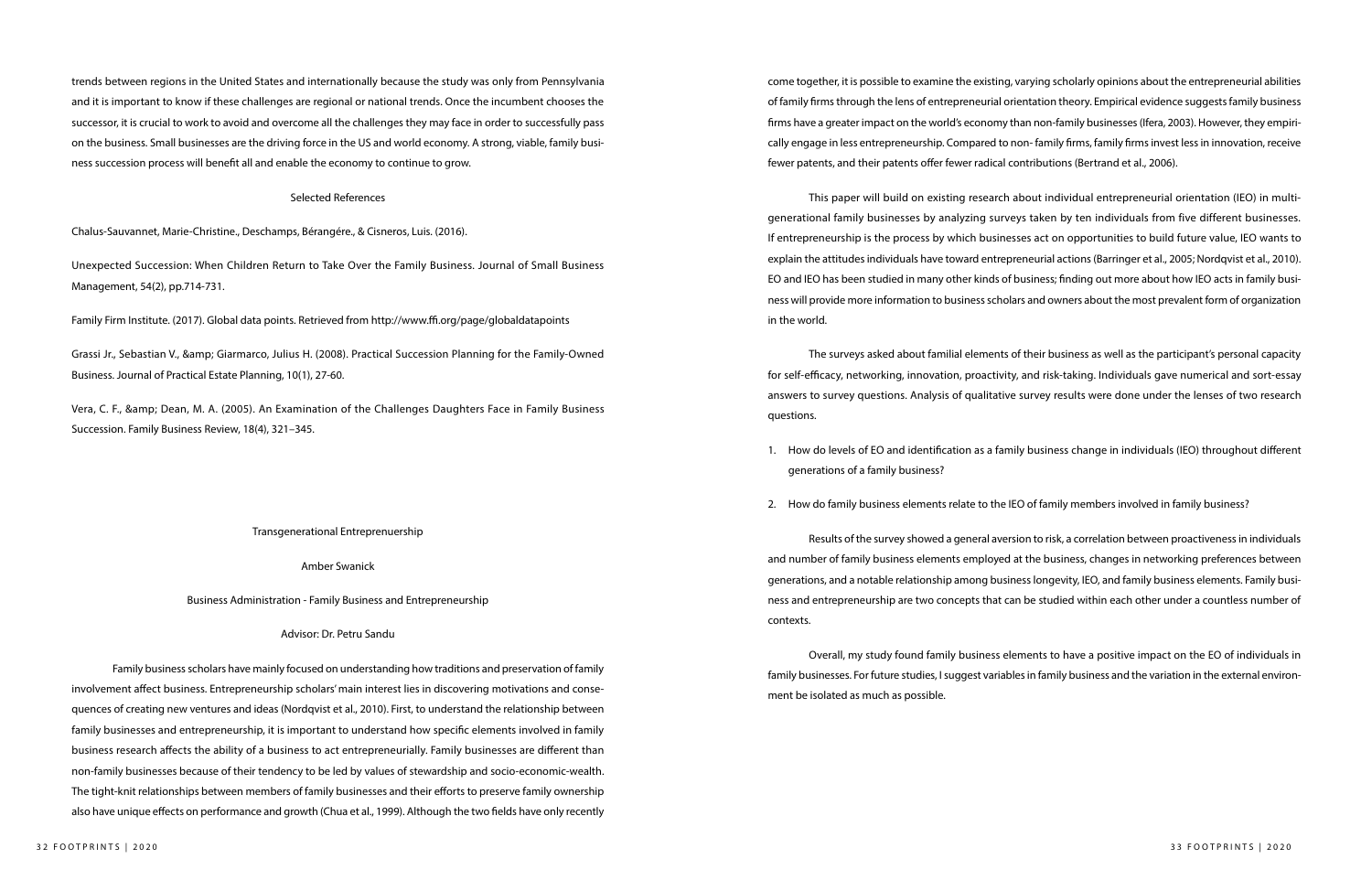#### Selected References

Barringer, B. R., & Ireland, R. D. (2005). Entrepreneurship: Successfully Launching New Ventures and Onekey Blackboard Package - Entrepreneurship: Successfully Launching New Ventures. Boston, MA. Pearson.

Bertrand, M., & Schoar, A. (2006). The role of family in family firms. Journal of Economic Perspective, 20, 73-96.

Nordqvist, M., & Melin, L. (2010). Entrepreneurial families and family firms. Entrepreneurship & amp; Regional Development, 22(3–4), 211–239. https://doi.org/10.1080/08985621003726119

Chua, J. H., Chrisman, J. J., & Sharma, P. (1999). Defining the family business by behavior. Entrepreneurship: Theory & Practice, 23(4), 19–39. https://doi-org.proxy-\ etown.klnpa.org/10.1177/104225879902300402

Ifera. (2003). Family businesses dominate. Family Business Review, 16, 235-240.

#### Segmentation: The Forgotten Marketing Segment?

Dylan Warner

Business Administration - Marketing

Advisor: Dr. Bryan Greenberg

Segmentation has been a part of the marketing process since the 1950s. It has grown over time to include four main categories: geographic, demographic, psychographic, and behavioral (Weinstein 2006). Yet while there are hundreds of segmentation strategies within these four categories, to this point none of these approaches focus on the social behaviors of consumers, in spite of the wide use of socialization in many other areas of marketing. This paper sought to explore the possibility of adding a new set of variables to the current segmentation process related to the way a consumer chooses to socialize. This study is the first step in a proposed three-part process consisting of exploratory research through focus groups, additional qualitative research through ethnography and projective techniques, and quantitative hypothesis testing through surveys and experiments. For this initial step, focus groups were conducted in order to explore the structure of a model that could incorporate socialization into the existing segmentation process. There were four research questions explored through the focus groups:

RQ1: How does the size of the groups a consumer spends time with influence how they could be segmented?

Research by Latane (1981) states that larger groups create higher levels of social influence. Research by Cialdini and

Goldstein (2004) shows that larger groups create higher levels of conformity. Research by Dunbar (1988) provides averages with which to measure how large of a group is considered normal and abnormal. Together, the insights from these pieces of literature allow for typical group size to be measured and compared to understand its effects

RQ2: How does a consumer's personality and socialization behavior patterns influence how they could be segmented?

Research by Nauta and Sanders (2000) and Kilmann and Thomas (1977) points to the impact cooperative behaviors can have on group influence, while research from Thomas (1992) shows the impact of assertive behaviors. Hollander (1960) makes the case for idiosyncrasy credits earned through past behavior that allow for more nonconformity in the future. These make the case for a behavior pattern that could add a layer to segment individuals.

RQ3: How does the typical proximity of a consumer to their social groups affect the way they could be segmented?

Latane's (1981) research, as well as research by Greene (2003), shows that physical proximity to a group has an impact on social influence. This research points to the importance of understanding if a consumer usually makes purchase decisions while in the presence of social groups, which adds another variable to the proposed socialization layer.

RQ4: How does the cultural context of socialization influence the consumer's segmentation?

There is evidence to suggest that cultural context of collectivism versus individualism has an impact not only directly on the decisions made by consumers, but also on how these consumers socialize (Triandis 1995, Markus & Kitayama 1991). To account for this secondary impact, it may be important to understand how a consumer's cultural context is impacting their social decisions. This context in turn allows for a variable related to culture in the socialization layer.

For this study, 30 participants were recruited to participate in three focus groups, with each group containing ten participants. Participants for the focus groups were selected from a few different age groups and life stages but were largely similar for the purpose of facilitating meaningful discussion. Each participant completed a pilot survey exploring individual variables. Following the survey, the participants were scheduled for one-hour focus group sessions that were held over the Zoom web conferencing platform. Participants were encouraged to speak freely and discuss points of interest with one another. Participants were asked clarifying questions for points that were particularly relevant or unclear.

Results demonstrated that there are a number of variables pertaining to socialization that could potentially be incorporated into a final model, including assertive and cooperative behaviors, the proximity of a group to the decision, decision importance as it relates to relevant social groups, and cultural contexts related to social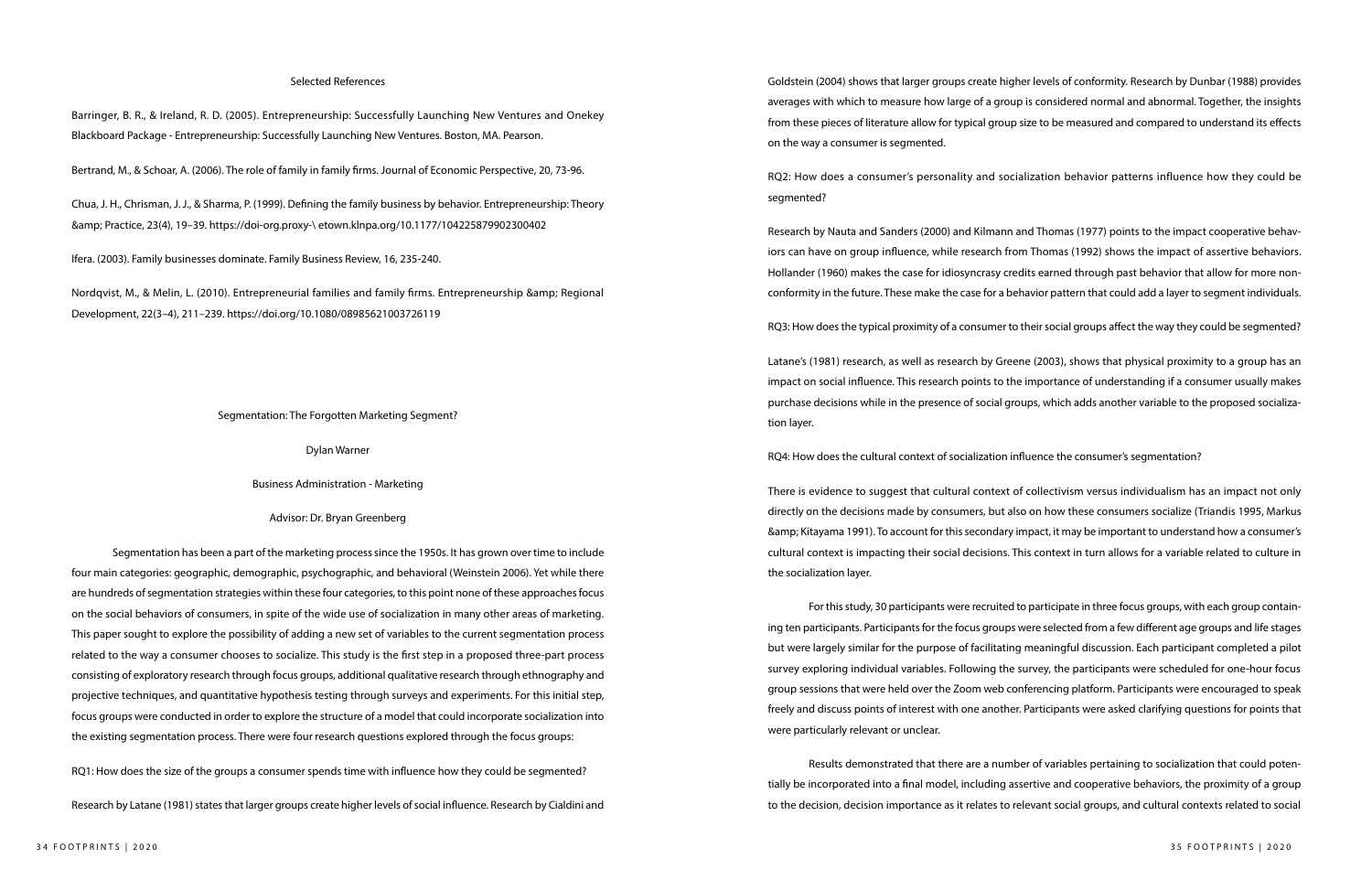behaviors. However, even among the focus group participants opinions on these socialization factors were quite different, leading to the possibility that these factors vary significantly among consumers. Results also showed the potential presence of an edge effect, wherein a decision that has low levels of involvement and/or has equally appealing alternatives puts someone on the edge between two outcomes.

The next step for this research is further exploratory research using methods such as ethnography and projective techniques. These research methods will provide more insight into the information brought up in this paper, as well as to elucidate further points of interest for quantitative investigation. Once additional qualitative research has been conducted, quantitative research will be used to delve further into how much influence each factor has on a decision. For example, an experiment could be used to determine how low involvement has to be for a consumer to be swayed by advice from a trusted friend, and then explore if the involvement requirements change as the advice comes from less well-known sources. The results from these investigations could then be used to determine a Maximum Level of Involvement for Social Influence for different consumer groups. A survey or experiment could be utilized to determine how much a person's confidence is correlated with their assertive behaviors. Once this type of quantitative measurement has been rigorously tested, and if socialization is proven to add value, it could be added to the framework marketers use in the field to segment target markets. A usable model of socialization segmentation would need to be constructed which would include the variables which show a statistically significant impact on segmentation effectiveness. Armed with this new tool, marketers may one day find new avenues of connecting with consumers and helping them connect to one another through the lens of socialization segmentation.

Kilmann, R. H., & amp; Thomas, K. W. (1977). Developing a forced–choice measure of conflict–handling behavior: The "Mode" Instrument. Educational and Psychological Measurement, 37, 309–325. doi: 10.1177/001316447703700204. Markus, H. R., & amp; Kitayama, S. (1991). Culture and the self: Implications for cognition, emotion, and motivation. Psychological Review, 98(2), 224–253. doi: 10.1037/0033-295x.98.2.224

Nauta, A., & amp; Sanders, K. (2000). Interdepartmental Negotiation Behavior in Manufacturing Organizations. International Journal of Conflict Management, 11(2), 135. https://doi-org.proxy-etown.klnpa. org/10.1108/eb022838

#### Selected References

Cialdini, R.B. & Goldstein, N.J. (2004). Social Influence: Compliance and Conformity. Annual Review of Psychology, 55, 591-621.

Dunbar, R. I. M. (1988). Primate social systems. Ithaca, NY: Cornell Univ. Press.

Greene, J. (2003). Opinion: From neural "is" to moral "ought": what are the moral implications of neuroscientific moral psychology? Nature Reviews Neuroscience, 4(10), 846–850. https://doi- org.proxy-etown.klnpa.org/10.1038/ nrn1224

Hollander, E. P. (1960). Competence and conformity in the acceptance of influence. The Journal of Abnormal and Social Psychology, 61(3), 365–369. https://doi-org.proxy- etown.klnpa.org/10.1037/h0049199

Latané, B. (1981). The psychology of social impact. American Psychologist, 36(4), 343–356. https://doi-org.

#### proxy-etown.klnpa.org/10.1037/0003-066X.36.4.343

Thomas, K. (1992). Conflict and Conflict Management: Reflections and Update. Journal of Organizational Behavior,13(3), 265-274. Retrieved April 6, 2020, from www.jstor.org/stable/2488472

Triandis, H. C. (1995). Individualism collectivism. Boulder (Colo.): Westview Press.

Weinstein, A. 2006. A strategic framework for defining and segmenting markets. Journal of Strategic Marketing 14:115–127.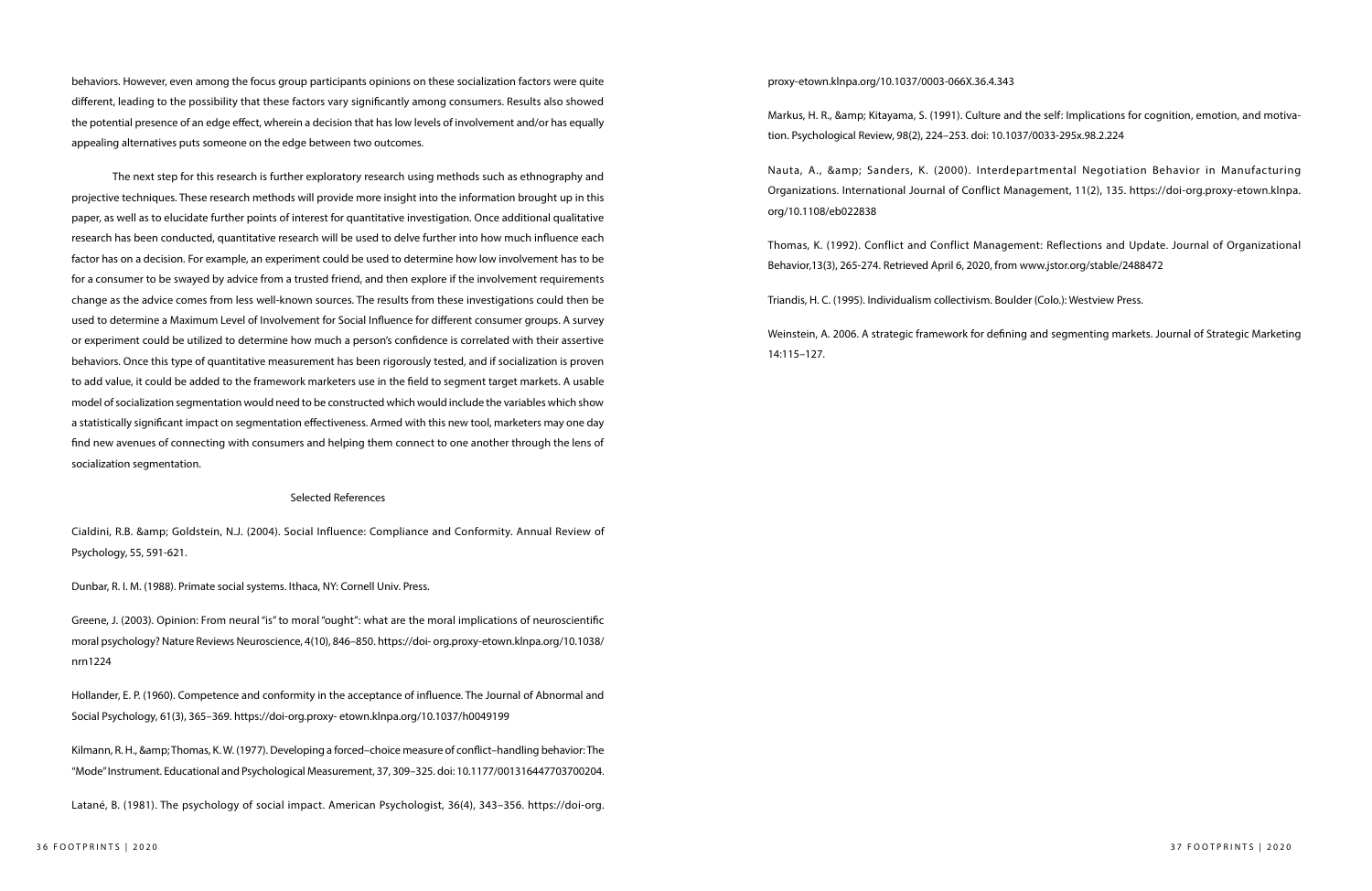# BLUE



JAYS

STUDENTS IN DR. PAUL'S EC 280 INTERNATIONAL ORGANIZATIONS SEMINAR LEARNED ABOUT THE HISTORY AND FUNCTIONS OF INTERNATIONAL ORGANIZATIONS: THE UNITED NATIONS, EUROPEAN UNION, AND WORLD TRADE ORGANIZATION. UNFORTUNATELY, THE STUDY TOUR TO GENEVA WAS CANCELLED DUE TO COVID-19. HERE, STUDENTS ARE PICTURED GIVING PRESENTATIONS OVER ZOOM, WITH TWO ALUMNI JOINING IN.



ABROAD



STUDENTS IN DR. SEAN MELVIN AND DR. DMITRIY KRICHEVSKIY'S BA450: ENTREPRENEURSHIP IN EMERGING ECONOMIES TRAVELLED TO PRAGUE, CZECH REPUBLIC. USING ENTREPRENEURSHIP AS AN ENTRY POINT, THE SEMINAR INTRODUCES STUDENTS TO THE STUDY OF THE HISTORY AND SOCIAL STRUCTURE OF EUROPEAN ECONOMIC INTEGRATION BY EXAMINING THE PROBLEMS AND IDENTIFYING THE OBSTACLES FACED BY BUSINESSES IN MEMBER STATES, AND THE SPECIFIC OPPORTUNITIES FOR ENTREPRENEURIAL MOMENTUM IN CENTRAL EUROPE.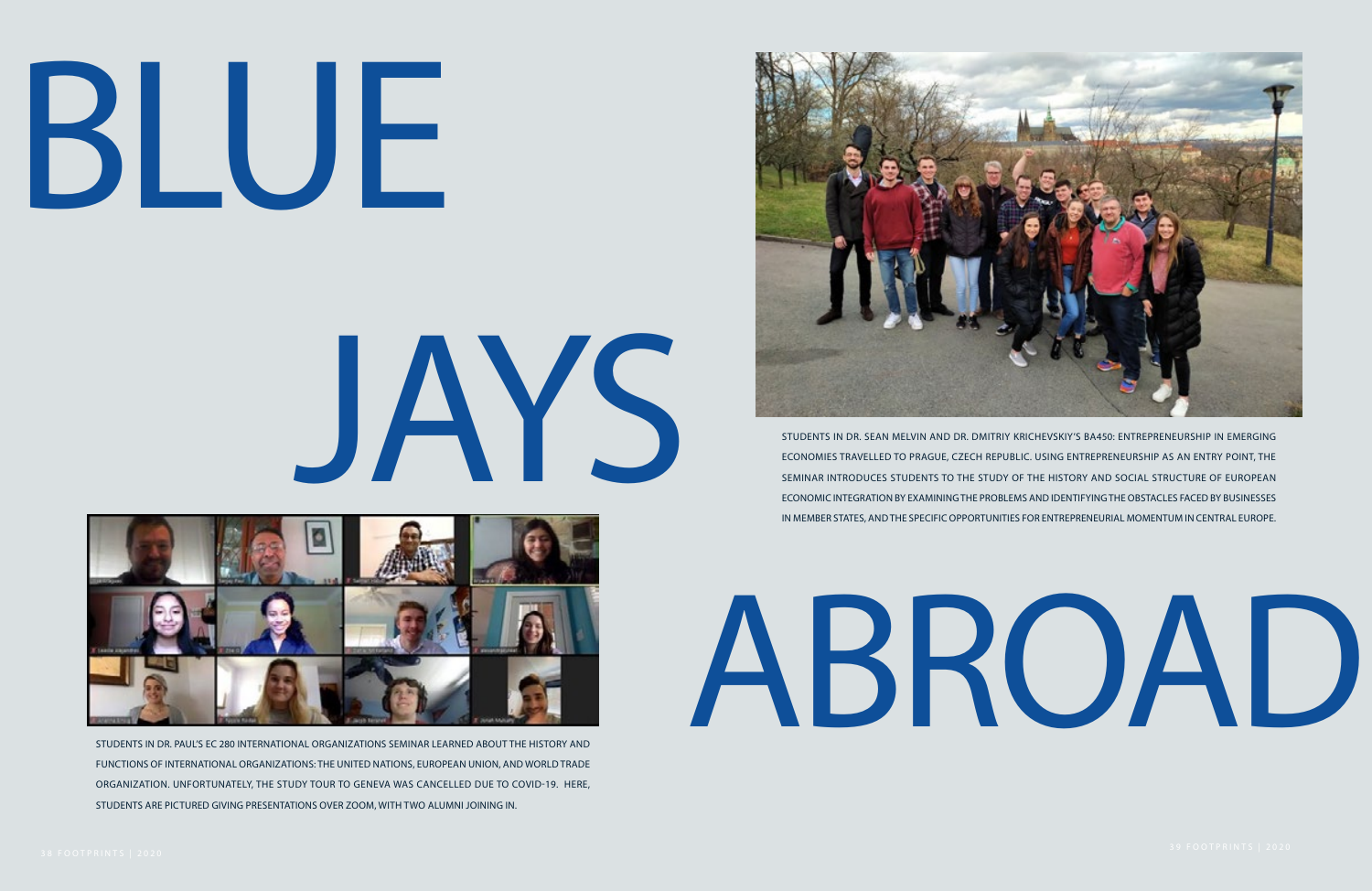#### Business Faculty & Staff

#### Cristina Ciocirlan, PhD

Dr. Ciocirlan is an Associate Professor of Management and Chair of the Department of Business. She received a Fulbright scholarship in 2015 to study in the U.K. and studied environmental behaviors in organizations. Her research focuses on environmental management, managerial decision-making, and family business management.



#### Jeffrey Gabriel, CPA

Mr. Gabriel is a Lecturer in Accounting. He has in-depth knowledge in public and private accounting, project management, risk assessment, controllership and much more. He has had over a 30-year professional career and has held positions at Sony including the Director of Sarbanes-Oxley Compliance, the Director of Financial and Strategic Systems, and the Director of Systems Re-engineering and Financial Information Systems. Professor Gabriel is also a member of the American Institute of Certified Public Accountants.



#### Bryan Greenberg, PhD

Dr. Greenberg is an Associate Professor of Marketing. He was a Corporate Development Manager for the Center for the Media Arts and Regional Marketing Manager for the Washington Post Educational Group. His research focuses on advertising, media management and film marketing.

Dmitriy Krichevskiy, PhD

Dr. Krichevskiy is an Associate Professor of Economics. He was a research associate in the Lumina Project at Florida International University as well as a teaching assistant there.





Sean Melvin, JD

Sean P. Melvin is an Associate Professor of Business Law. Dr. Melvin has written five books including two textbooks that are currently used at over 100 colleges and universities. He was a corporate lawyer in a large Philadelphia based law firm and later became vice-president and general counsel at a publicly traded technology company.

Jared Miller, CPA

Mr. Miller is a Lecturer in Accounting. He has over 20 years of experience in the field of public accounting working in international, regional, and local firms. He also runs a tax consulting practice. He is a member of the American Institute of Certified Public Accountants and was recently President of the South-central Pennsylvania Institute of Certified Public Accountants chapter.

#### Emma H. Neuhauser, PhD



Dr. Neuhauser is an Associate Professor of Finance. She has previously taught corporate finance at the State University of New York at Buffalo. She has experience as a quantitative research analyst, system verification engineer, business consultant, and project manager. Her research interests are Corporate Finance, Corporate Governance, Financial Engineering and Securities, Financial Institutions and Markets, and Investments.

Sanjay Paul, PhD

Dr. Paul is an Associate Professor of Economics. He previously taught economics in the Midwest for ten years. Dr. Paul's research interests include globalization, trade policy, and innovation. He has taught courses in microeconomics, macroeconomics, mathematical economics, international economics, economic development, and managerial economics.



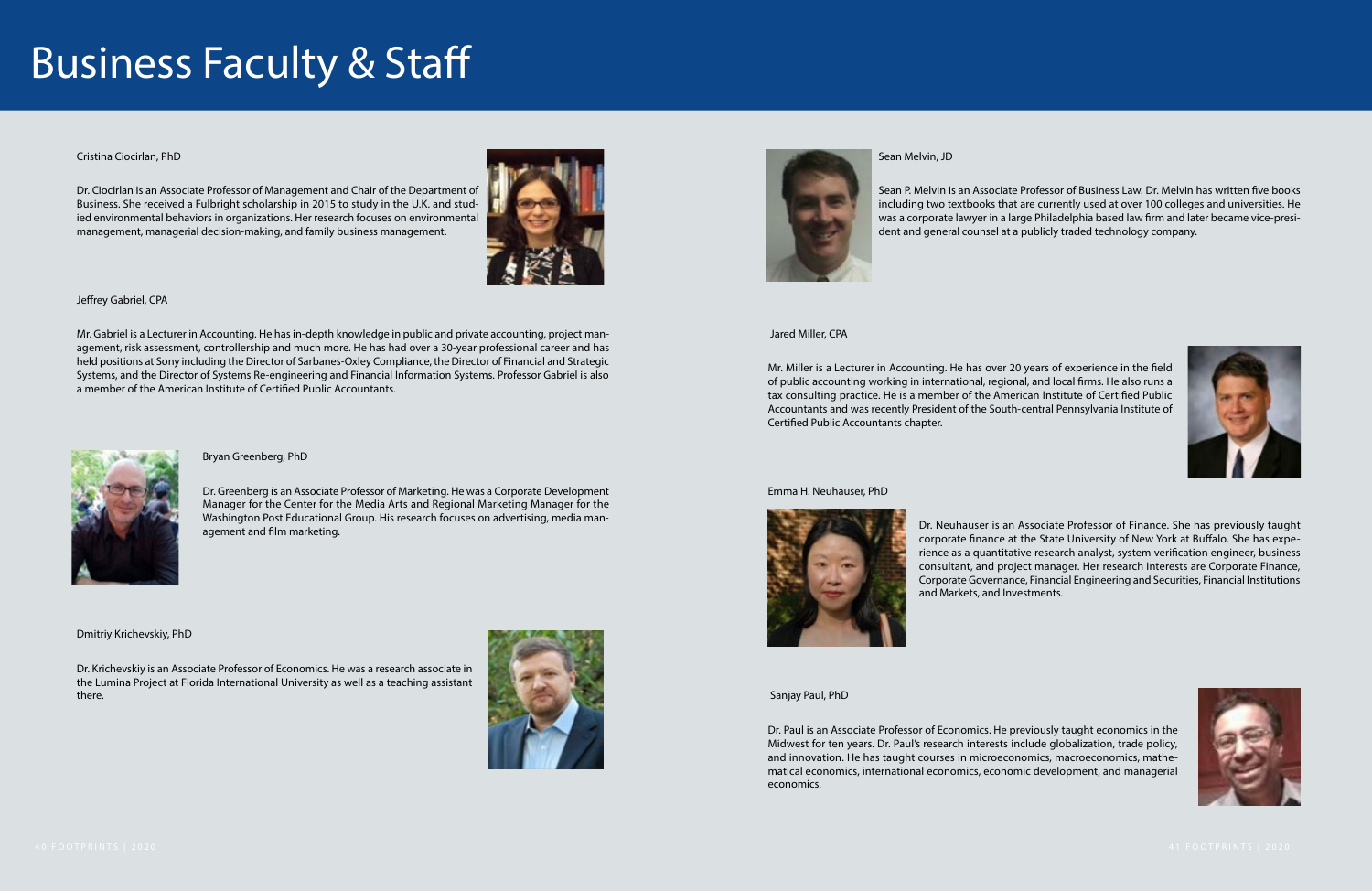#### Business Faculty & Staff



#### Terrie L. Riportella, CPA

Ms. Riportella is the Edgar T. Bitting Chair of Accounting and Director of Accounting. Before joining academia she worked in accounting for eleven years. She held the position of Senior Manager of Finance for Mapquest.com and spent seven years in the manufacturing industry with Dana Corporation. Prior to teaching at Elizabethtown College, she taught at Albright College.

Petru Sandu, PhD

Dr. Sandu is an Associate Professor of Entrepreneurship and Management. Before joining Elizabethtown College, Dr. Sandu served as Dean and Associate Dean of the School of Economics Sciences and Public Affairs at Stefan cel Mare University of Suceava in Romania. He has published six books and textbooks in the field and has owned and managed his own firm for seven years.



Randolph L. Trostle, PhD

Dr. Trostle is Emeritus Associate Professor of Finance. He is a past secretary and member of the Central PA chapter of the Financial Executives International. He served the College as department chair from 1993 to1999, acting dean of the faculty in 2001, and vice-president of finance from 2003 to 2007. He is a financial consultant with DDMP Investment Advisors, LLC and an advisor to the Trostle Investment Portfolio.



Hossein Varamini, PhD

Dr. Varamini is the Turnbull-Jamieson Chair, Professor of Finance and International Business, and Director of International Business. He has published several articles on foreign direct investment and foreign exchange markets and has had his work published in the American Journal of Business among others.

#### Basil Holobetz

Mr. Holobetz is an Adjunct Professor of Business. He is a licensed financial advisor and attained the AAM and PFP designations along with the Pennsylvania Life and Health Insurance licenses. He owns his own business, Holobetz Global Consultants, and is the co-founder and president of the International Business Society.

#### Kemal Ozkanca

Mr. Ozkanca is an Adjunct Professor of Business. He managed and owned his own textiles company in Turkey and worked as a Financial Analyst. He has over eight years of experience in asset management, banking, manufacturing, and engineering, with a focus on budgeting and forecasting, profitability analysis, and balance sheet/income statement modeling.



Shari Kain

Ms. Kain is the Administrative Assistant to the Department Chair and the Department

of Business.

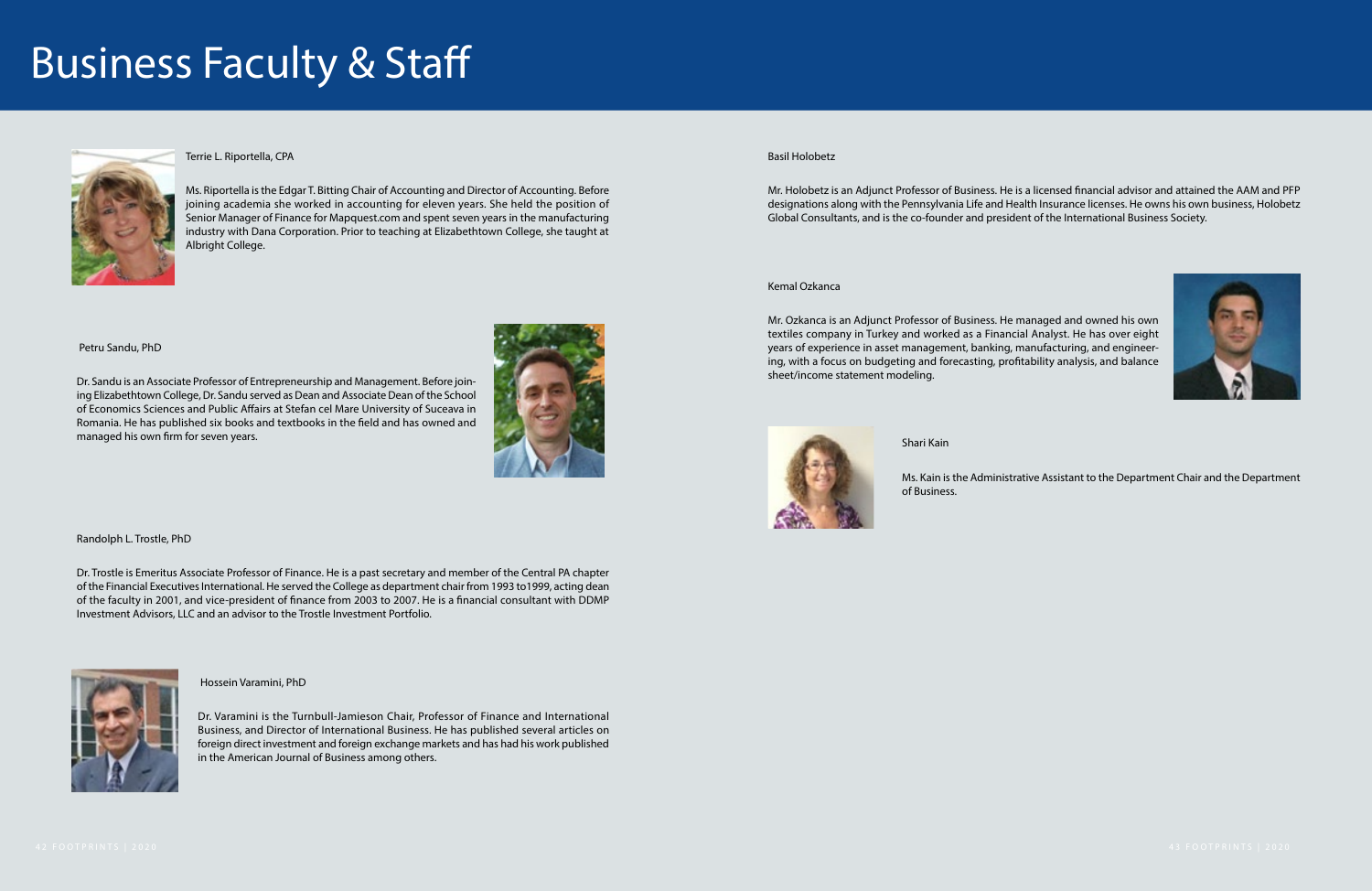Dr. Bryan Greenberg, Associate Professor of Marketing, is the 2019-2020 Polanowski Prize recipient for Excellence in Faculty-Student Advising and Mentorship.

 Elizabethtown College students and alumni expressed their gratitude for Dr. Greenberg's mentorship and compassion. He has helped students apply for jobs and admission to graduate school, prepare for interviews, and develop networking skills. An alumnus wrote, "Dr. Greenberg above all is real with students. He was straightforward with me about my strengths and weaknesses and it has helped point me in directions that are beneficial to my career."

The Polanowski Prize for Excellence, which has been made possible through the generosity of Dr. Mary E. Schmidt '79 and Dr. Russell Libby, honors Dr. Frank P. Polanowski, Associate Professor of Biology Emeritus, for his inspirational service to countless students at Elizabethtown College.



#### Dr. Bryan Greenberg

#### 2019-2020 (and beyond?) Taking Stock of an Unusual Academic Year Cristina Ciocirlan

 What a year we've had! Starting as far back as summer 2019, we began planning for a new and exciting summer academy "Entrepreneurship with **ENTREPRENEURSHIP** a purpose." Now, mind you, dear reader, this was an idea that had been per-JULY 19-24, 2020 colating in the department for a few years. But no more dilly-dallying. No more excuses. This was the year, we thought: 2020. Has a nice ring to it. Memorable. Visionary. Impactful. The idea went through an extensive vetting process by a College committee. "Do you have what it takes?" they asked. Money? People? Good juju? Yep. We got all three. After multiple emails, phone conversations, sleepless nights, and psychological endurance tactics that would make a SEAL team shudder, the committee gave us its blessing, so we started with a bang. First, we blasted our academy on social media, website, radio, football stadiums, and Facebook parent groups. We employed word-of-mouth strategies: worked it up in conversations in grocery store lines, chats with unsuspecting spectators sitting on bleachers, or innocent patients waiting in doctors' rooms, talked it up in parent booster meetings. Slapped posters on church bulletin boards, library windows, and car hoods. Deployed boots-on-the ground. We talked with everyone who had a pulse.

Then, we planned an amazing curriculum: a keynote speaker (alum) who started his own social enterprise, handson workshops with alumni and faculty, a visit to a social enterprise in Lancaster, a business jeopardy game, an incubator simulator, recreation activities in the Bowers Center. The curriculum was designed to teach high school students, working in teams, how to develop and refine their social enterprise idea, finance it, market it, sell it to investors. Then, we would choose the best idea in a competition, Shark Tank format, but friendlier, you know. Our first academy graduates would be able to achieve everything that Blake Mycoskie did, but faster and better. There would be simply no comparison. Next, we posted camp counselor positions on HR sites. Reviewed applications. Conducted interviews. Hired great students. We were all ready to go. All engines running. Full sails ahead. Some people even suggested to open the camp internationally. "Let's see how the first year goes," we said, "we may not have enough room." Well, dear reader, I think you know how this story ends: it all went to dust, as corona swiped the world with her invisible broom. We are left with nothing but a great story to tell. A great story in contingency planning. But we don't despair. Corona can't break us. We'll return with even more energy and enthusiasm next year. Stay tuned.

This year, we also started a new mentoring program for business students, Birds of a feather, which gives current



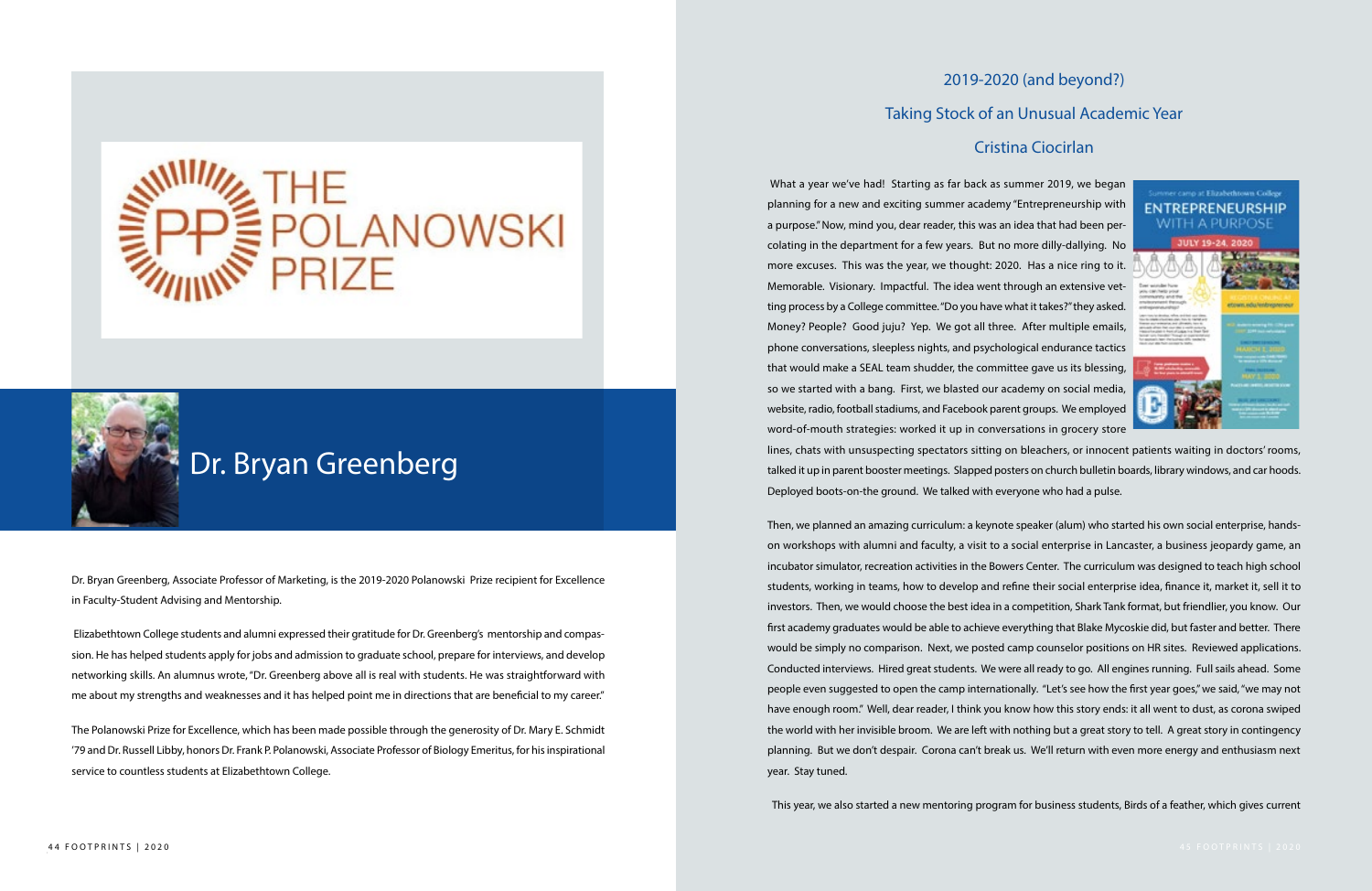students the opportunity to connect with an alum who fits their career interests, personality, and values. More than 60 students and alumni signed up for the program. Each student is paired up with an alum, and encouraged to meet face-to-face, or Zoom, communicate by email or phone, and build a relationship, learn from each other, exchange ideas and experiences. I've had several good mentors in my life, most of them informal, and through this program, I am hoping that students will find a mentor who would end up



being their trusted friend, counselor, and advocate. "My mistakes have been my greatest mentors," Steve Maraboli said. Our Blue Jay mentors will hopefully help students avoid (at least some of) their mistakes.

 To keep pace with the needs of the employers, this year we integrated more data analytics content into Accounting courses and added a new Data Visualization course to the curricula of both Accounting and International Business

programs. IB has also acquired a shiny new concentration in Data Analytics (available to students in Fall 2020 and beyond). All this talk about big data, and you're still not sure what it is? In a nutshell, the algorithm that Netflix uses to determine that Ferris Bueller's Day Off is 94% related to your preferences is based on data analytics. So is Facebook's decision to attack you with ads on Birkenstock sandals after you googled them one lazy afternoon. It's a bit more complicated than this, but you get the gist. The point is, employers need graduates with business analytics skills and higher education institutions are not churning them quick enough, so there is a talent gap in this area. We're trying to bridge this gap and stay relevant in a dynamic market.



 To help our students take advantage of the huge opportunities in the area of Human Resources, we transformed our management concentration into an HR & Talent Management concentration, available to students in Fall 2020 and beyond. Not only are HR jobs highly paid positions in business, but the HR manager's role has evolved from simply checking compliance with legislation and gathering documents in a dusty drawer into a strategic impera-

tive, focused on creating and sustaining competitive advantage for the company. Recruiting, managing, and developing talent is crucial if the organization wants to stay ahead of the competition. In other words, Toby Flenderson deserves some respect.



 This year, we created a new soft skill development program, Backpack-to-Briefcase, required for the Fall 2020 cohort and beyond. Students Hannah Hall, Jeremy Eberly, and Will Paterson participated in a focus group that provided ideas and suggestions for the program. The program intends to build skills in three

categories: Business exposure, Career preparation, and Leadership and engagement. In each category, students have a choice of events or activities to complete. The program is not tied to a course and students don't receive

credit for it; completion will be tracked via advising. After completing each category, students will write a narrative explaining what they learned from it. We hope that students will develop essential networking skills, cross-cultural awareness, project management skills, collaboration skills, leadership skills, ethics, written and verbal communication skills. Soft skills are extremely valued by employers, yet most business schools don't emphasize them to the same extent as they do hard skills. I don't know who said it for the first time, but it's true that "hard skills will get you hired, while lack of soft skills will get you fired." Just look at Carlos Ghosn.

 This summer, like everyone else, you'll find us on Zoom. We try to connect with our first-year students and give them a chance to get to know each other. Current students Laura Cardona, Arianna Einsig, Tyler Forney, Zoe Goebel, Nick Lecatsas, and Daniel McFarland are facilitating these sessions. On June 18, they will engage the FY students in a movie discussion, based on the movie Miracle (2004). Even if you don't watch ice hockey, this movie should keep you on the edge of your seat! It is a story of perseverance when the odds are stacked against you. They will discuss other things as well, plus they will have a few icebreakers to help students get to know each other, as much as possible. By the way, students suggested that faculty would not be present in these engagement sessions, presumably to allow FY students to speak in a less intimidated manner. That's okay, 'cause we'll have a Zoom session with their parents (and we get to talk about them!)

 We are now in the middle of writing the accreditation report for the Accreditation Council for Business Schools and Programs (ACBSP). There are documents to check, databases to fill, numbers to crunch, trends to interpret, narratives to write. This is the 10-year report, so it's pretty important. We have to show that we provide high-quality education to our students. That we're up to snuff with international standards. We are starting with a clean slate this year, since ACBSP removed all notes and conditions from our record last August. Hope to keep it that way!

Looking ahead, our department will become a School of Business, and the College is in the process of hiring a new Dean. We look forward to increasing the visibility of our new School in the higher education landscape, building more corporate partnerships, developing new programs, and increasing enrollment. All good changes. I'm hoping that 2020-2021 will be a better year than the one we've had. Farewell!

Sources: istockphoto.com/photo/blue-jay-bird-cyanocitta-cristata-gm1008639050-272043388, wikipedia.org/wiki/Ferris\_Bueller%27s\_Day\_O, theoffice.fandom.com/wiki/Toby\_Flenderson, wikipedia.org/wiki/Miracle\_(2004\_film)